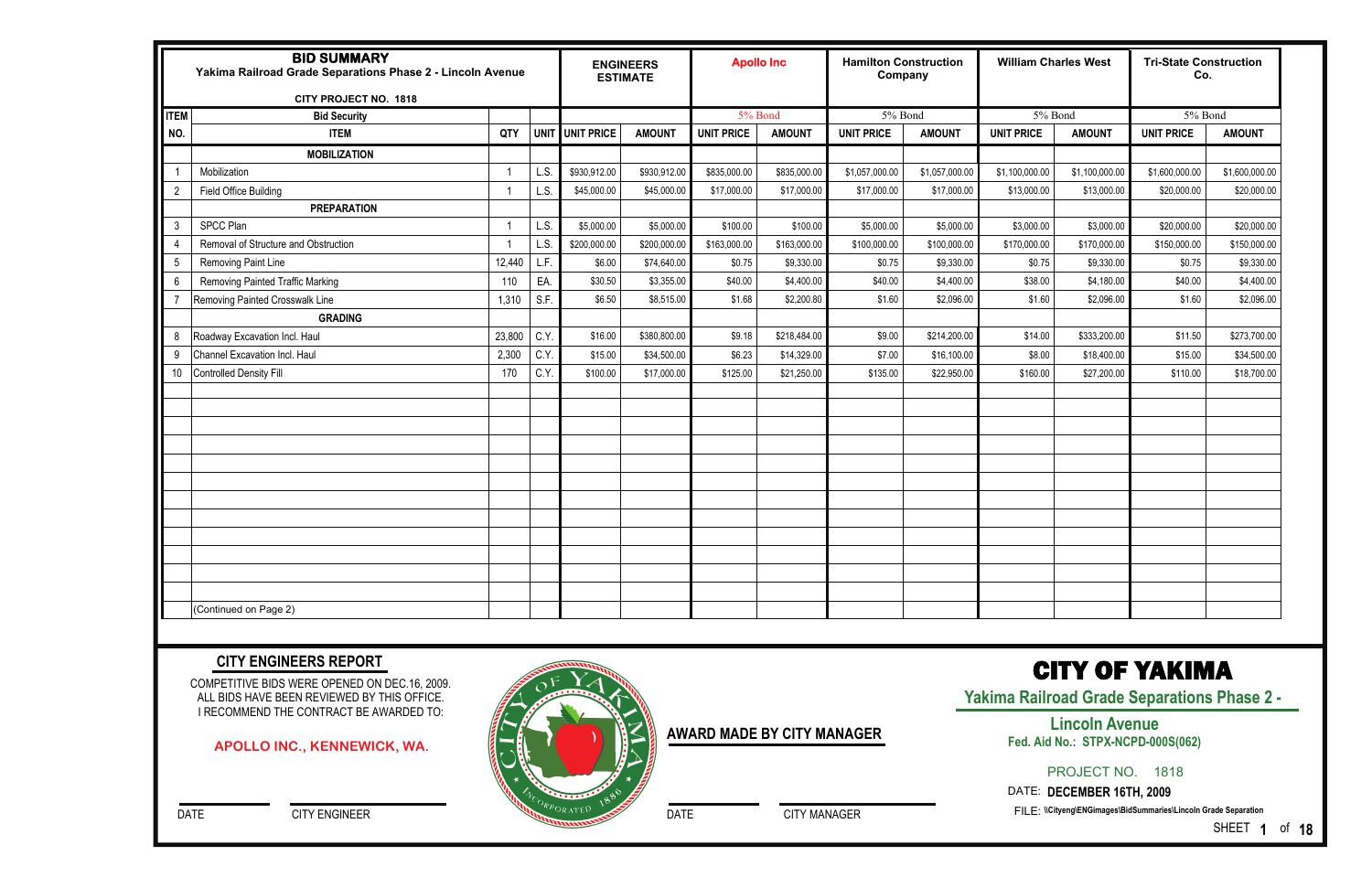|             | <b>BID SUMMARY</b><br>Railroad Grade Separations Phase 2 - Lincoln Avenue<br>CITY PROJECT NO. 1818 |       |             |                   | <b>ENGINEERS</b><br><b>ESTIMATE</b> | <b>Apollo Inc</b> |               |                   | <b>Hamilton Construction</b><br>Company |                   | <b>William Charles West</b> | <b>Tri-State Construction</b><br>Co. |               |
|-------------|----------------------------------------------------------------------------------------------------|-------|-------------|-------------------|-------------------------------------|-------------------|---------------|-------------------|-----------------------------------------|-------------------|-----------------------------|--------------------------------------|---------------|
| <b>ITEM</b> | <b>Bid Security</b>                                                                                |       |             |                   |                                     | 5% Bond           |               |                   | 5% Bond                                 |                   | 5% Bond                     |                                      | 5% Bond       |
| NO.         | <b>ITEM</b>                                                                                        | QTY   | <b>UNIT</b> | <b>UNIT PRICE</b> | <b>AMOUNT</b>                       | <b>UNIT PRICE</b> | <b>AMOUNT</b> | <b>UNIT PRICE</b> | <b>AMOUNT</b>                           | <b>UNIT PRICE</b> | <b>AMOUNT</b>               | <b>UNIT PRICE</b>                    | <b>AMOUNT</b> |
|             | <b>STORMWATER SYSTEM</b>                                                                           |       |             |                   |                                     |                   |               |                   |                                         |                   |                             |                                      |               |
| 11          | <b>Quarry Spalls</b>                                                                               | 16    | C.Y.        | \$30.00           | \$480.00                            | \$39.00           | \$624.00      | \$60.00           | \$960.00                                | \$60.00           | \$960.00                    | \$45.00                              | \$720.00      |
| 12          | Corrugated Polyethylene Underdrain Pipe 4 In. Diam.                                                | 4,850 | L.F.        | \$15.00           | \$72,750.00                         | \$4.00            | \$19,400.00   | \$8.00            | \$38,800.00                             | \$0.60            | \$2,910.00                  | \$14.26                              | \$69,161.00   |
| 12A         | Drain Pipe 4 In. Diam.                                                                             | 80    | L.F.        | \$15.00           | \$1,200.00                          | \$9.00            | \$720.00      | \$26.00           | \$2,080.00                              | \$0.60            | \$48.00                     | \$20.00                              | \$1,600.00    |
| 13          | Catch Basin Type 1                                                                                 | 36    | EA          | \$1,000.00        | \$36,000.00                         | \$630.00          | \$22,680.00   | \$800.00          | \$28,800.00                             | \$1,000.00        | \$36,000.00                 | \$950.00                             | \$34,200.00   |
| 14          | Catch Basin Type 2, 48 In. Diam.                                                                   |       | EA          | \$2,500.00        | \$2,500.00                          | \$1,370.00        | \$1,370.00    | \$1,800.00        | \$1,800.00                              | \$2,000.00        | \$2,000.00                  | \$1,700.00                           | \$1,700.00    |
| 15          | Corrugated Polyethylene Storm Sewer Pipe 8 In. Diam.                                               | 130   | L.F.        | \$20.00           | \$2,600.00                          | \$24.00           | \$3,120.00    | \$30.00           | \$3,900.00                              | \$14.00           | \$1,820.00                  | \$22.00                              | \$2,860.00    |
| 16          | Corrugated Polyethylene Storm Sewer Pipe 12 In. Diam.                                              | 1,089 | L.F.        | \$25.00           | \$27,225.00                         | \$7.40            | \$8,058.60    | \$30.00           | \$32,670.00                             | \$23.00           | \$25,047.00                 | \$31.00                              | \$33,759.00   |
| 17          | Ductile Iron Storm Sewer Pipe 8 In. Diam                                                           | 506   | L.F.        | \$50.00           | \$25,300.00                         | \$25.50           | \$12,903.00   | \$45.00           | \$22,770.00                             | \$44.00           | \$22,264.00                 | \$65.00                              | \$32,890.00   |
| 18          | Ductile Iron Storm Sewer Pipe 12 In. Diam                                                          | 620   | L.F.        | \$55.00           | \$34,100.00                         | \$34.00           | \$21,080.00   | \$60.00           | \$37,200.00                             | \$49.00           | \$30,380.00                 | \$65.00                              | \$40,300.00   |
| 19          | <b>Trench Drain</b>                                                                                | 25    | L.F.        | \$25.00           | \$625.00                            | \$110.00          | \$2,750.00    | \$170.00          | \$4,250.00                              | \$320.00          | \$8,000.00                  | \$175.00                             | \$4,375.00    |
| 20          | <b>Festing Storm Sewer Pipe</b>                                                                    | 4,210 | L.F.        | \$2.00            | \$8,420.00                          | \$0.60            | \$2,526.00    | \$0.90            | \$3,789.00                              | \$1.00            | \$4,210.00                  | \$2.00                               | \$8,420.00    |
| 21          | <b>Structure Excavation Class B Incl. Haul</b>                                                     | 520   | C.Y.        | \$20.00           | \$10,400.00                         | \$29.25           | \$15,210.00   | \$8.00            | \$4,160.00                              | \$6.00            | \$3,120.00                  | \$25.00                              | \$13,000.00   |
| 22          | Structure Excavation Class B Incl. Haul - Bottom Seal                                              | 402   | C.Y.        | \$30.00           | \$12,060.00                         | \$17.90           | \$7,195.80    | \$8.00            | \$3,216.00                              | \$12.00           | \$4,824.00                  | \$33.00                              | \$13,266.00   |
| 23          | Shoring or Extra Excavation Class B                                                                | 1,120 | S.F.        | \$6.00            | \$6,720.00                          | \$4.75            | \$5,320.00    | \$0.60            | \$672.00                                | \$2.00            | \$2,240.00                  | \$40.00                              | \$44,800.00   |
| 24          | Construction Geotextile for Underground Drainage                                                   | 570   | S.Y.        | \$5.00            | \$2,850.00                          | \$0.65            | \$370.50      | \$5.50            | \$3,135.00                              | \$0.90            | \$513.00                    | \$2.00                               | \$1,140.00    |
| 25          | <b>Connection to Drainage Structure</b>                                                            |       | EA.         | \$200.00          | \$1,400.00                          | \$29.00           | \$203.00      | \$300.00          | \$2,100.00                              | \$650.00          | \$4,550.00                  | \$750.00                             | \$5,250.00    |
| 26          | <b>Precast Wet Well</b>                                                                            |       | L.S.        | \$79,890.00       | \$79,890.00                         | \$35,250.00       | \$35,250.00   | \$55,000.00       | \$55,000.00                             | \$40,000.00       | \$40,000.00                 | \$60,000.00                          | \$60,000.00   |
| 27          | <b>Precast Valve Vault</b>                                                                         |       | L.S.        | \$56,096.00       | \$56,096.00                         | \$7,400.00        | \$7,400.00    | \$15,000.00       | \$15,000.00                             | \$8,000.00        | \$8,000.00                  | \$15,000.00                          | \$15,000.00   |
| 28          | Precast Oil/Water Separator                                                                        |       | L.S         | \$147,078.00      | \$147,078.00                        | \$82,000.00       | \$82,000.00   | \$100,000.00      | \$100,000.00                            | \$44,000.00       | \$44,000.00                 | \$45,000.00                          | \$45,000.00   |
| 29          | <b>Pumps and Motors</b>                                                                            |       | L.S.        | \$57,523.00       | \$57,523.00                         | \$33,000.00       | \$33,000.00   | \$55,000.00       | \$55,000.00                             | \$108,000.00      | \$108,000.00                | \$65,000.00                          | \$65,000.00   |
| 30          | Piping, Valves, and Accessories                                                                    |       | L.S.        | \$129,716.00      | \$129,716.00                        | \$62,500.00       | \$62,500.00   | \$65,000.00       | \$65,000.00                             | \$58,000.00       | \$58,000.00                 | \$68,000.00                          | \$68,000.00   |
| 31          | <b>Pump Station Electrical</b>                                                                     |       | L.S.        | \$194,994.00      | \$194,994.00                        | \$110,000.00      | \$110,000.00  | \$105,000.00      | \$105,000.00                            | \$106,000.00      | \$106,000.00                | \$10,000.00                          | \$10,000.00   |
| 32          | Telemetry                                                                                          |       | L.S.        | \$2,364.00        | \$2,364.00                          | \$40,800.00       | \$40,800.00   | \$40,000.00       | \$40,000.00                             | \$39,000.00       | \$39,000.00                 | \$65,000.00                          | \$65,000.00   |
|             |                                                                                                    |       |             |                   |                                     |                   |               |                   |                                         |                   |                             |                                      |               |
|             | (Continued on Page 3)                                                                              |       |             |                   |                                     |                   |               |                   |                                         |                   |                             |                                      |               |
|             |                                                                                                    |       |             |                   |                                     |                   |               |                   |                                         |                   |                             |                                      |               |



**Yakima Railroad Grade Separations Phase 2 -** 

PROJECT NO. 1818

SHEET **2** of **18**

#### **Lincoln Avenue Fed. Aid No.: STPX-NCPD-000S(062)**

DATE: **DECEMBER 16TH, 2009**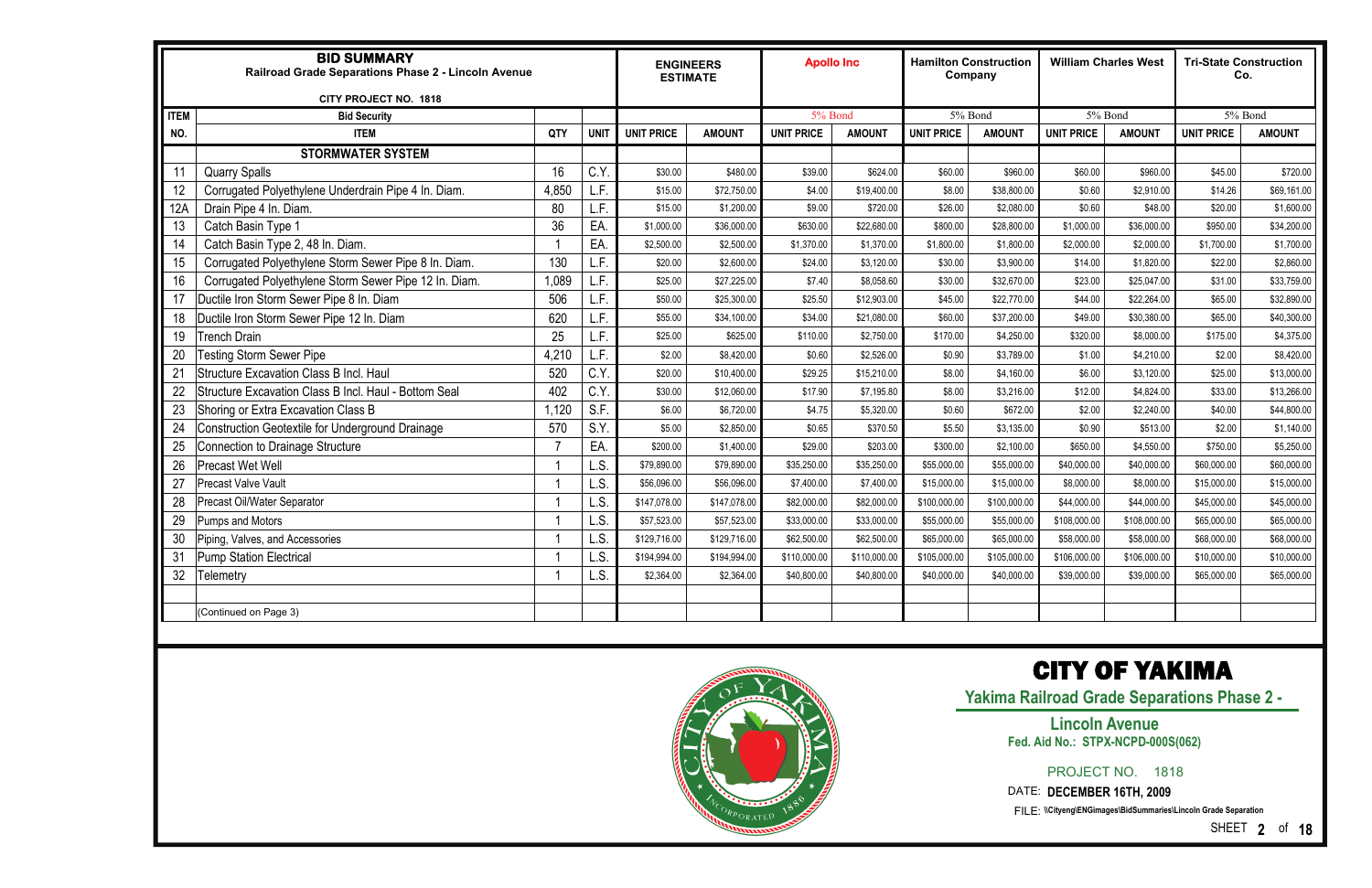|             | <b>BID SUMMARY</b><br>Railroad Grade Separations Phase 2 - Lincoln Avenue<br>CITY PROJECT NO. 1818 |                |           |                   | <b>ENGINEERS</b><br><b>ESTIMATE</b> |                   | <b>Apollo Inc</b> | <b>Hamilton Construction</b><br>Company |               |                   | <b>William Charles West</b> | <b>Tri-State Construction</b><br>Co. |               |
|-------------|----------------------------------------------------------------------------------------------------|----------------|-----------|-------------------|-------------------------------------|-------------------|-------------------|-----------------------------------------|---------------|-------------------|-----------------------------|--------------------------------------|---------------|
| <b>ITEM</b> | <b>Bid Security</b>                                                                                |                |           |                   |                                     |                   | 5% Bond           |                                         | 5% Bond       |                   | 5% Bond                     | 5% Bond                              |               |
| NO.         | <b>ITEM</b>                                                                                        | QTY            | UNIT      | <b>UNIT PRICE</b> | <b>AMOUNT</b>                       | <b>UNIT PRICE</b> | <b>AMOUNT</b>     | <b>UNIT PRICE</b>                       | <b>AMOUNT</b> | <b>UNIT PRICE</b> | <b>AMOUNT</b>               | <b>UNIT PRICE</b>                    | <b>AMOUNT</b> |
|             | <b>SANITARY SEWER</b>                                                                              |                |           |                   |                                     |                   |                   |                                         |               |                   |                             |                                      |               |
| 33          | PVC Sanitary Sewer Pipe 6 In. Diam.                                                                | 274            | L.F       | \$48.00           | \$13,152.00                         | \$13.60           | \$3,726.40        | \$20.00                                 | \$5,480.00    | \$26.00           | \$7,124.00                  | \$78.00                              | \$21,372.00   |
| 34          | Sewer Clean Out                                                                                    |                | EA.       | \$1,300.00        | \$5,200.00                          | \$510.00          | \$2,040.00        | \$400.00                                | \$1,600.00    | \$300.00          | \$1,200.00                  | \$1,250.00                           | \$5,000.00    |
| 35          | Manhole 48" Diam. Type 1                                                                           |                | EA.       | \$5,400.00        | \$5,400.00                          | \$1,730.00        | \$1,730.00        | \$2,200.00                              | \$2,200.00    | \$2,800.00        | \$2,800.00                  | \$5,000.00                           | \$5,000.00    |
| 36          | <b>Testing Sewer Pipe</b>                                                                          | 274            | L.F.      | \$3.25            | \$891.00                            | \$0.40            | \$109.60          | \$1.50                                  | \$411.00      | \$1.00            | \$274.00                    | \$2.00                               | \$548.00      |
|             | <b>WATER LINES</b>                                                                                 |                |           |                   |                                     |                   |                   |                                         |               |                   |                             |                                      |               |
| 37          | Comb. Air Release/Air Vacuum Valve Assembly 2 In.                                                  | $\overline{2}$ | EA.       | \$3,800.00        | \$7,600.00                          | \$2,160.00        | \$4,320.00        | \$3,800.00                              | \$7,600.00    | \$2,500.00        | \$5,000.00                  | \$3,100.00                           | \$6,200.00    |
| 38          | Ductile Iron Pipe for Water Main 12 In. Diam.                                                      | 275            | L.F.      | \$80.00           | \$22,000.00                         | \$85.50           | \$23,512.50       | \$135.00                                | \$37,125.00   | \$80.00           | \$22,000.00                 | \$80.00                              | \$22,000.00   |
| 39          | Pipe Insulation                                                                                    | 40             | LF.       | \$110.00          | \$4,400.00                          | \$84.00           | \$3,360.00        | \$120.00                                | \$4,800.00    | \$125.00          | \$5,000.00                  | \$205.00                             | \$8,200.00    |
| 40          | Connection to Existing Water Main 2" Temp. Blowoff                                                 |                | EA.       | \$2,150.00        | \$8,600.00                          | \$1,500.00        | \$6,000.00        | \$1,500.00                              | \$6,000.00    | \$1,000.00        | \$4,000.00                  | \$4,750.00                           | \$19,000.00   |
| 41          | Steel Casing 22 In. Diam.                                                                          | 162            | L.F.      | \$365.00          | \$59,130.00                         | \$212.00          | \$34,344.00       | \$265.00                                | \$42,930.00   | \$220.00          | \$35,640.00                 | \$200.00                             | \$32,400.00   |
| 42          | <b>Heat Tracing System</b>                                                                         |                | L.S.      | \$1,100.00        | \$1,100.00                          | \$2,230.00        | \$2,230.00        | \$2,100.00                              | \$2,100.00    | \$2,000.00        | \$2,000.00                  | \$6,500.00                           | \$6,500.00    |
| 43          | Galvanic Anode                                                                                     | $\overline{2}$ | EA.       | \$540.00          | \$1,080.00                          | \$800.00          | \$1,600.00        | \$2,000.00                              | \$4,000.00    | \$1,900.00        | \$3,800.00                  | \$3,000.00                           | \$6,000.00    |
|             | <b>STRUCTURE</b>                                                                                   |                |           |                   |                                     |                   |                   |                                         |               |                   |                             |                                      |               |
|             | (CIP Cantilever Wall/Moment Slab)                                                                  |                |           |                   |                                     |                   |                   |                                         |               |                   |                             |                                      |               |
| 44          | Conc. Class 4000 for Retaining Wall                                                                | 180            | C.Y       | \$650.00          | \$117,000.00                        | \$530.00          | \$95,400.00       | \$500.00                                | \$90,000.00   | \$500.00          | \$90,000.00                 | \$570.00                             | \$102,600.00  |
| 45          | St. Reinf. Bar for Retaining Wall                                                                  | 18,830         | <b>LB</b> | \$0.90            | \$16,947.00                         | \$0.92            | \$17,323.60       | \$0.90                                  | \$16,947.00   | \$1.00            | \$18,830.00                 | \$1.15                               | \$21,654.50   |
| 46          | Conc. Class 4000 for Barrier                                                                       | 158            | C.Y       | \$650.00          | \$102,700.00                        | \$1,235.00        | \$195,130.00      | \$850.00                                | \$134,300.00  | \$700.00          | \$110,600.00                | \$620.00                             | \$97,960.00   |
| 47          | St. Reinf. Bar for Barrier                                                                         | 42,670         | <b>LB</b> | \$0.90            | \$38,403.00                         | \$0.75            | \$32,002.50       | \$0.90                                  | \$38,403.00   | \$1.00            | \$42,670.00                 | \$1.10                               | \$46,937.00   |
| 48          | <b>Bridge Railing Type BP for Wall Barrier</b>                                                     | 1,410          | L.F.      | \$70.00           | \$98,700.00                         | \$66.00           | \$93,060.00       | \$75.00                                 | \$105,750.00  | \$85.00           | \$119,850.00                | \$68.00                              | \$95,880.00   |
| 49          | Conc. Class 4000 for Free-Standing Barrier                                                         | 19             | C.Y       | \$650.00          | \$12,350.00                         | \$1,153.00        | \$21,907.00       | \$900.00                                | \$17,100.00   | \$600.00          | \$11,400.00                 | \$1,000.00                           | \$19,000.00   |
| 50          | St. Reinf. Bar for Free-Standing Barrier                                                           | 5,160          | <b>LB</b> | \$0.90            | \$4,644.00                          | \$0.82            | \$4,231.20        | \$0.90                                  | \$4,644.00    | \$1.00            | \$5,160.00                  | \$1.00                               | \$5,160.00    |
| 51          | Conc. Class 4000 for Impact Attenuator Footing                                                     | 3              | C.Y       | \$500.00          | \$1,500.00                          | \$369.00          | \$1,107.00        | \$700.00                                | \$2,100.00    | \$450.00          | \$1,350.00                  | \$891.00                             | \$2,673.00    |
| 52          | St. Reinf. Bar for Impact Attenuator Footing                                                       | 241            | LB        | \$0.90            | \$217.00                            | \$0.82            | \$197.62          | \$0.90                                  | \$216.90      | \$1.00            | \$241.00                    | \$1.00                               | \$241.00      |
|             |                                                                                                    |                |           |                   |                                     |                   |                   |                                         |               |                   |                             |                                      |               |
|             | (Continued on Page 4)                                                                              |                |           |                   |                                     |                   |                   |                                         |               |                   |                             |                                      |               |



**Yakima Railroad Grade Separations Phase 2 -** 

PROJECT NO. 1818

SHEET **3** of **18**

#### **Lincoln Avenue Fed. Aid No.: STPX-NCPD-000S(062)**

DATE: **DECEMBER 16TH, 2009**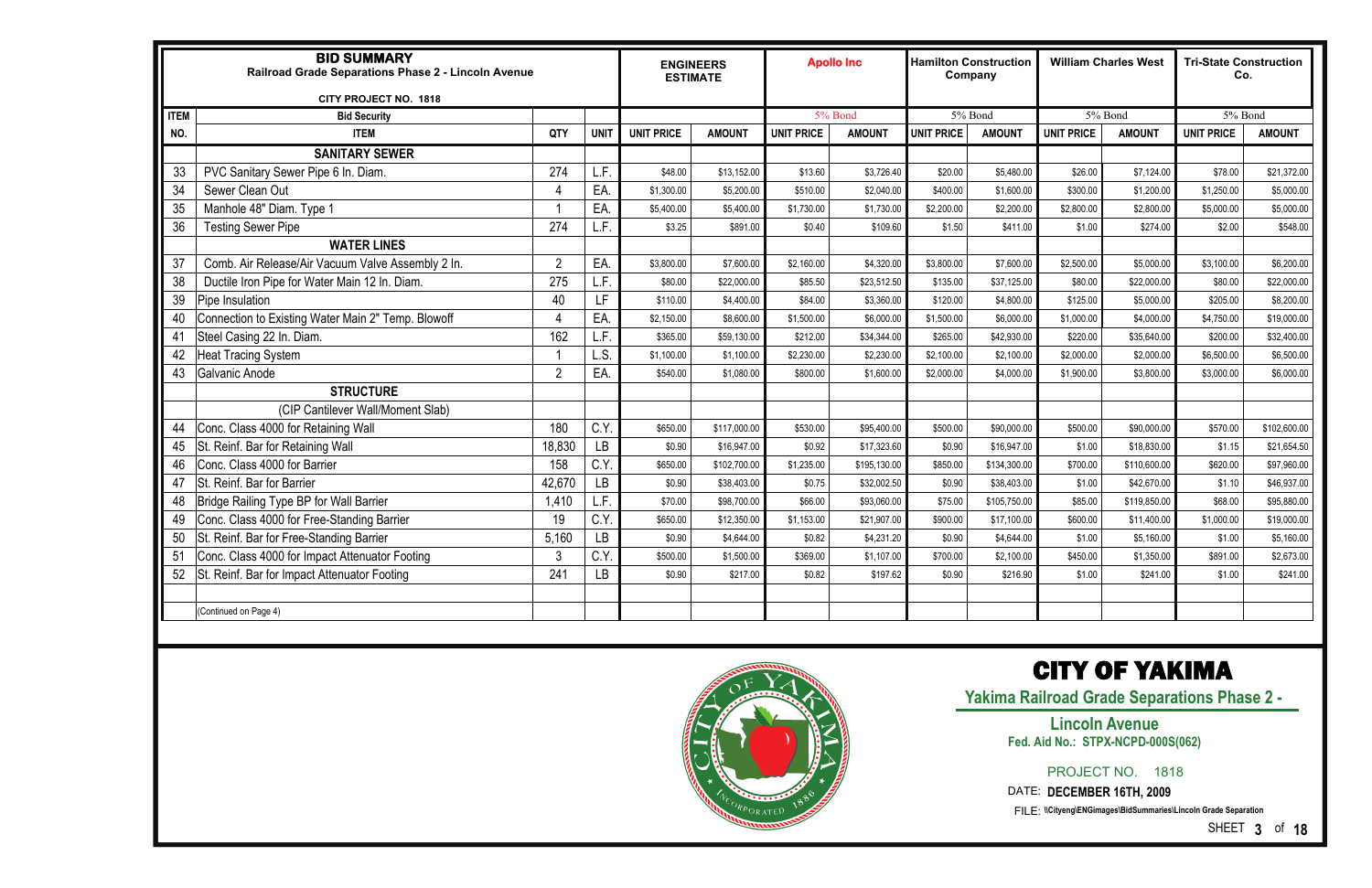|             | <b>BID SUMMARY</b><br>Yakima Railroad Grade Separations Phase 2 - Lincoln Avenue<br>CITY PROJECT NO. 1818 |         |             | <b>ENGINEERS</b><br><b>ESTIMATE</b> |               |                   | <b>Apollo Inc</b> |                   | <b>Hamilton Construction</b><br>Company |                   | <b>William Charles West</b> | Co.               | <b>Tri-State Construction</b> |
|-------------|-----------------------------------------------------------------------------------------------------------|---------|-------------|-------------------------------------|---------------|-------------------|-------------------|-------------------|-----------------------------------------|-------------------|-----------------------------|-------------------|-------------------------------|
| <b>ITEM</b> | <b>Bid Security</b>                                                                                       |         |             |                                     |               |                   | 5% Bond           |                   | 5% Bond                                 |                   | 5% Bond                     | 5% Bond           |                               |
| NO.         | <b>ITEM</b>                                                                                               | QTY     | <b>UNIT</b> | <b>UNIT PRICE</b>                   | <b>AMOUNT</b> | <b>UNIT PRICE</b> | <b>AMOUNT</b>     | <b>UNIT PRICE</b> | <b>AMOUNT</b>                           | <b>UNIT PRICE</b> | <b>AMOUNT</b>               | <b>UNIT PRICE</b> | <b>AMOUNT</b>                 |
|             | (Earthwork)                                                                                               |         |             |                                     |               |                   |                   |                   |                                         |                   |                             |                   |                               |
| 53          | Structure Excavation Class A Incl. Haul                                                                   | 5,575   | C.Y         | \$18.00                             | \$100,350.00  | \$9.35            | \$52,126.25       | \$10.00           | \$55,750.00                             | \$6.00            | \$33,450.00                 | \$20.00           | \$111,500.00                  |
| 54          | Shoring or Extra Excavation Cl. A                                                                         |         | L.S.        | \$150,000.00                        | \$150,000.00  | \$28,800.00       | \$28,800.00       | \$170,000.00      | \$170,000.00                            | \$62,000.00       | \$62,000.00                 | \$65,000.00       | \$65,000.00                   |
| 55          | <b>Gravel Backfill for Wall</b>                                                                           | 565     | C.Y         | \$30.00                             | \$16,950.00   | \$32.00           | \$18,080.00       | \$40.00           | \$22,600.00                             | \$17.00           | \$9,605.00                  | \$40.00           | \$22,600.00                   |
|             | (Wall Cap)                                                                                                |         |             |                                     |               |                   |                   |                   |                                         |                   |                             |                   |                               |
| 56          | Conc. Class 4000 for Wall Cap                                                                             | 1,914   | C.Y         | \$400.00                            | \$765,600.00  | \$233.00          | \$445,962.00      | \$450.00          | \$861,300.00                            | \$300.00          | \$574,200.00                | \$345.00          | \$660,330.00                  |
| 57          | St. Reinf. Bar for Wall Cap                                                                               | 326,700 | LB          | \$0.75                              | \$245,025.00  | \$0.70            | \$228,690.00      | \$0.80            | \$261,360.00                            | \$1.00            | \$326,700.00                | \$0.87            | \$284,229.00                  |
|             | (Soldier Pile Walls)                                                                                      |         |             |                                     |               |                   |                   |                   |                                         |                   |                             |                   |                               |
| 58          | Shaft - 39" Diameter                                                                                      | 442     | L.F.        | \$400.00                            | \$176,800.00  | \$234.00          | \$103,428.00      | \$200.00          | \$88,400.00                             | \$91.00           | \$40,222.00                 | \$250.00          | \$110,500.00                  |
| 59          | Shaft - 24" Diameter                                                                                      | 50      | L.F.        | \$250.00                            | \$12,500.00   | \$226.00          | \$11,300.00       | \$150.00          | \$7,500.00                              | \$79.00           | \$3,950.00                  | \$275.00          | \$13,750.00                   |
| 60          | Furnishing Soldier Pile - W24X103                                                                         | 568     | L.F.        | \$110.00                            | \$62,480.00   | \$58.00           | \$32,944.00       | \$60.00           | \$34,080.00                             | \$76.00           | \$43,168.00                 | \$60.00           | \$34,080.00                   |
| 61          | Furnishing Soldier Pile - W21X55 for Underpass Wall                                                       | 75      | L.F.        | \$65.00                             | \$4,875.00    | \$37.00           | \$2,775.00        | \$40.00           | \$3,000.00                              | \$76.00           | \$5,700.00                  | \$38.00           | \$2,850.00                    |
| 62          | Furnishing Soldier Pile - W14X43                                                                          | 58      | L.F.        | \$55.00                             | \$3,190.00    | \$32.00           | \$1,856.00        | \$30.00           | \$1,740.00                              | \$33.00           | \$1,914.00                  | \$32.00           | \$1,856.00                    |
| 63          | Lagging for Underpass Wall                                                                                | 2,143   | S.F.        | \$15.00                             | \$32,145.00   | \$32.00           | \$68,576.00       | \$12.00           | \$25,716.00                             | \$18.50           | \$39,645.50                 | \$32.00           | \$68,576.00                   |
| 64          | Concrete Fascia Panel                                                                                     | 2,143   | S.F.        | \$35.00                             | \$75,005.00   | \$24.80           | \$53,146.40       | \$35.00           | \$75,005.00                             | \$45.00           | \$96,435.00                 | \$66.00           | \$141,438.00                  |
|             | (BNSF Shoring Wall)                                                                                       |         |             |                                     |               |                   |                   |                   |                                         |                   |                             |                   |                               |
| 65          | Shaft - 36" Diameter                                                                                      | 285     | L.F.        | \$350.00                            | \$99,750.00   | \$234.00          | \$66,690.00       | \$200.00          | \$57,000.00                             | \$81.00           | \$23,085.00                 | \$265.00          | \$75,525.00                   |
| 66          | Furnishing Soldier Pile - W21X93                                                                          | 105     | L.F.        | \$100.00                            | \$10,500.00   | \$53.00           | \$5,565.00        | \$60.00           | \$6,300.00                              | \$69.00           | \$7,245.00                  | \$58.00           | \$6,090.00                    |
| 67          | Furnishing Soldier Pile - W21X55 for BNSF Shoring                                                         | 152     | L.F.        | \$65.00                             | \$9,880.00    | \$37.00           | \$5,624.00        | \$35.00           | \$5,320.00                              | \$46.00           | \$6,992.00                  | \$42.00           | \$6,384.00                    |
| 68          | Lagging for BNSF Shoring                                                                                  | 452     | S.F.        | \$15.00                             | \$6,780.00    | \$30.75           | \$13,899.00       | \$12.00           | \$5,424.00                              | \$25.50           | \$11,526.00                 | \$35.00           | \$15,820.00                   |
|             | (Shotcrete Facing)                                                                                        |         |             |                                     |               |                   |                   |                   |                                         |                   |                             |                   |                               |
| 69          | Shotcrete Facing                                                                                          | 10,700  | S.F.        | \$20.00                             | \$214,000.00  | \$16.60           | \$177,620.00      | \$22.00           | \$235,400.00                            | \$19.00           | \$203,300.00                | \$18.00           | \$192,600.00                  |
| 70          | <b>Prefabricated Drainage Mat</b>                                                                         | 1,190   | S.Y.        | \$10.00                             | \$11,900.00   | \$8.95            | \$10,650.50       | \$18.00           | \$21,420.00                             | \$14.00           | \$16,660.00                 | \$11.00           | \$13,090.00                   |
|             |                                                                                                           |         |             |                                     |               |                   |                   |                   |                                         |                   |                             |                   |                               |
|             |                                                                                                           |         |             |                                     |               |                   |                   |                   |                                         |                   |                             |                   |                               |
|             | (Continued on Page 5)                                                                                     |         |             |                                     |               |                   |                   |                   |                                         |                   |                             |                   |                               |
|             |                                                                                                           |         |             |                                     |               |                   |                   |                   |                                         |                   |                             |                   |                               |



SHEET **4** of **18**

### CITY OF YAKIMA

**Yakima Railroad Grade Separations Phase 2 -** 

PROJECT NO. 1818

#### **Lincoln Avenue Fed. Aid No.: STPX-NCPD-000S(062)**

DATE: **DECEMBER 16TH, 2009**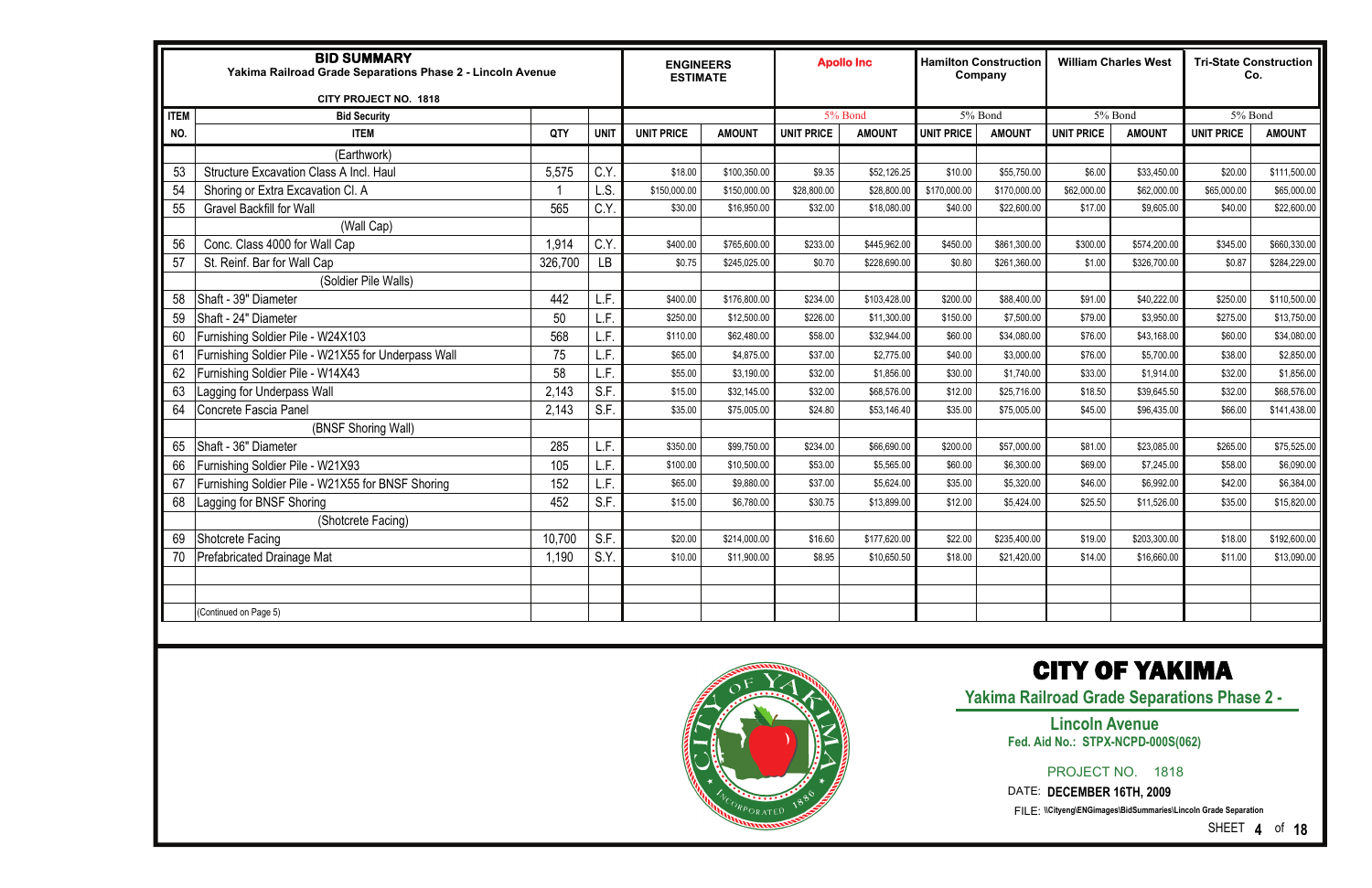|             | <b>BID SUMMARY</b><br>Yakima Railroad Grade Separations Phase 2 - Lincoln Avenue<br>CITY PROJECT NO. 1818 |        |           | <b>ENGINEERS</b><br><b>ESTIMATE</b> |                | <b>Apollo Inc</b> |                | <b>Hamilton Construction</b><br>Company |                |                   | <b>William Charles West</b> | Co.               | <b>Tri-State Construction</b> |
|-------------|-----------------------------------------------------------------------------------------------------------|--------|-----------|-------------------------------------|----------------|-------------------|----------------|-----------------------------------------|----------------|-------------------|-----------------------------|-------------------|-------------------------------|
| <b>ITEM</b> | <b>Bid Security</b>                                                                                       |        |           |                                     |                | 5% Bond           |                | 5% Bond                                 |                |                   | 5% Bond                     | 5% Bond           |                               |
| NO.         | <b>ITEM</b>                                                                                               | QTY    | UNIT      | <b>UNIT PRICE</b>                   | <b>AMOUNT</b>  | <b>UNIT PRICE</b> | <b>AMOUNT</b>  | <b>UNIT PRICE</b>                       | <b>AMOUNT</b>  | <b>UNIT PRICE</b> | <b>AMOUNT</b>               | <b>UNIT PRICE</b> | <b>AMOUNT</b>                 |
|             | (Bottom Seal)                                                                                             |        |           |                                     |                |                   |                |                                         |                |                   |                             |                   |                               |
| 71          | <b>Bottom Seal</b>                                                                                        |        | .S        | \$3,750,000.00                      | \$3,750,000.00 | \$2,580,055.00    | \$2,580,055.00 | \$1,500,000.00                          | \$1,500,000.00 | \$2,020,000.00    | \$2,020,000.00              | \$1,440,000.00    | \$1,440,000.00                |
| 72          | <b>Bottom Seal Test Program</b>                                                                           |        | S.        | \$100,000.00                        | \$100,000.00   | \$132,600.00      | \$132,600.00   | \$5,000.00                              | \$5,000.00     | \$30,000.00       | \$30,000.00                 | \$150,000.00      | \$150,000.00                  |
|             | (Struts)                                                                                                  |        |           |                                     |                |                   |                |                                         |                |                   |                             |                   |                               |
| 73          | Prestressed Conc. Girder For Strut                                                                        | 288    | L.F.      | \$600.00                            | \$172,800.00   | \$494.00          | \$142,272.00   | \$750.00                                | \$216,000.00   | \$465.00          | \$133,920.00                | \$600.00          | \$172,800.00                  |
|             | (Misc.)                                                                                                   |        |           |                                     |                |                   |                |                                         |                |                   |                             |                   |                               |
| 74          | Wet Well Shoring                                                                                          |        | L.S.      | \$227,000.00                        | \$227,000.00   | \$51,000.00       | \$51,000.00    | \$45,000.00                             | \$45,000.00    | \$197,300.00      | \$197,300.00                | \$125,000.00      | \$125,000.00                  |
| 75          | <b>Fiber Optic Relocation</b>                                                                             |        | .S.       | \$25,000.00                         | \$25,000.00    | \$17,500.00       | \$17,500.00    | \$25,000.00                             | \$25,000.00    | \$13,600.00       | \$13,600.00                 | \$100,000.00      | \$100,000.00                  |
|             | (Front St. Bridge)                                                                                        |        |           |                                     |                |                   |                |                                         |                |                   |                             |                   |                               |
| 76          | Superstructure - Front St. Bridge                                                                         |        | S.        | \$201,700.00                        | \$201,700.00   | \$179,000.00      | \$179,000.00   | \$275,000.00                            | \$275,000.00   | \$250,000.00      | \$250,000.00                | \$270,590.00      | \$270,590.00                  |
| 77          | Bridge Approach Slab                                                                                      | 227    | S.Y.      | \$250.00                            | \$56,750.00    | \$196.00          | \$44,492.00    | \$225.00                                | \$51,075.00    | \$130.00          | \$29,510.00                 | \$295.00          | \$66,965.00                   |
|             | (BNSF Bridge)                                                                                             |        |           |                                     |                |                   |                |                                         |                |                   |                             |                   |                               |
| 78          | Superstructure - BNSF Bridge                                                                              |        | L.S.      | \$346,500.00                        | \$346,500.00   | \$226,000.00      | \$226,000.00   | \$410,000.00                            | \$410,000.00   | \$280,000.00      | \$280,000.00                | \$460,000.00      | \$460,000.00                  |
|             | (Access Rd. Bridge)                                                                                       |        |           |                                     |                |                   |                |                                         |                |                   |                             |                   |                               |
| 79          | Superstructure - Access Rd. Bridge                                                                        |        | L.S.      | \$132,600.00                        | \$132,600.00   | \$90,000.00       | \$90,000.00    | \$175,000.00                            | \$175,000.00   | \$180,000.00      | \$180,000.00                | \$181,000.00      | \$181,000.00                  |
|             | (Pond Structure)                                                                                          |        |           |                                     |                |                   |                |                                         |                |                   |                             |                   |                               |
| 80          | Conc. Class 4000 for Pond Structure                                                                       | 194    | C.Y.      | \$650.00                            | \$126,100.00   | \$477.00          | \$92,538.00    | \$570.00                                | \$110,580.00   | \$600.00          | \$116,400.00                | \$400.00          | \$77,600.00                   |
| 81          | St. Reinf. Bar for Pond Structure                                                                         | 46,640 | <b>LB</b> | \$0.90                              | \$41,976.00    | \$0.79            | \$36,845.60    | \$0.80                                  | \$37,312.00    | \$1.00            | \$46,640.00                 | \$0.90            | \$41,976.00                   |
| 82          | Bridge Railing Type - Pedestrian Rail                                                                     | 220    | F.        | \$150.00                            | \$33,000.00    | \$100.00          | \$22,000.00    | \$100.00                                | \$22,000.00    | \$146.00          | \$32,120.00                 | \$230.00          | \$50,600.00                   |
|             | (Loading Dock)                                                                                            |        |           |                                     |                |                   |                |                                         |                |                   |                             |                   |                               |
| 83          | Conc. Class 4000 for Loading Dock Structure                                                               | 9      | C.Y       | \$1,000.00                          | \$9,000.00     | \$596.00          | \$5,364.00     | \$1,000.00                              | \$9,000.00     | \$700.00          | \$6,300.00                  | \$1,000.00        | \$9,000.00                    |
| 84          | St. Reinf. Bar for Loading Dock Structure                                                                 | 1,415  | LB        | \$0.90                              | \$1,274.00     | \$0.90            | \$1,273.50     | \$0.90                                  | \$1,273.50     | \$1.00            | \$1,415.00                  | \$1.00            | \$1,415.00                    |
|             |                                                                                                           |        |           |                                     |                |                   |                |                                         |                |                   |                             |                   |                               |
|             |                                                                                                           |        |           |                                     |                |                   |                |                                         |                |                   |                             |                   |                               |
|             |                                                                                                           |        |           |                                     |                |                   |                |                                         |                |                   |                             |                   |                               |
|             | (Continued on Page 6)                                                                                     |        |           |                                     |                |                   |                |                                         |                |                   |                             |                   |                               |
|             |                                                                                                           |        |           |                                     |                |                   |                |                                         |                |                   |                             |                   |                               |
|             |                                                                                                           |        |           |                                     |                |                   |                |                                         |                |                   |                             |                   |                               |



SHEET **5** of **18**

### CITY OF YAKIMA

**Yakima Railroad Grade Separations Phase 2 -** 

PROJECT NO. 1818

#### **Lincoln Avenue Fed. Aid No.: STPX-NCPD-000S(062)**

DATE: **DECEMBER 16TH, 2009**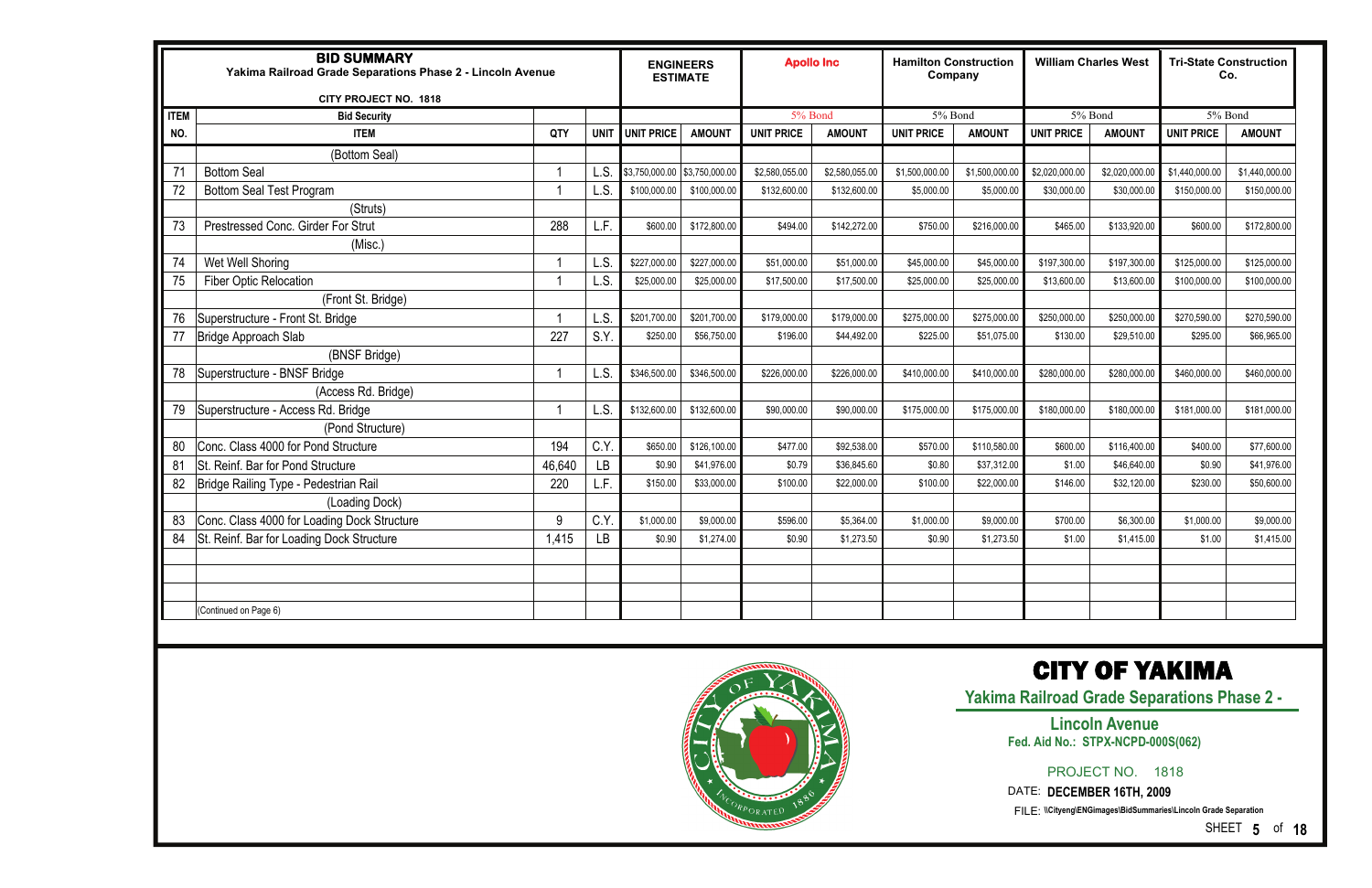|                                                                                                                                           | <b>BID SUMMARY</b><br>Yakima Railroad Grade Separations Phase 2 - Lincoln Avenue<br><b>CITY PROJECT NO. 1818</b><br><b>ITEM</b><br><b>Bid Security</b><br>NO.<br><b>ITEM</b><br><b>SURFACING</b><br>85<br><b>Crushed Surfacing Base Course</b><br>86<br>Washed Crushed Surfacing Base Course<br>87<br><b>Construction Geotextile for Separation</b><br>88<br><b>Crushed Surfacing Top Course</b><br><b>ASPHALT TREATED BASE</b><br>89<br><b>Asphalt Treated Base</b><br>HOT MIX ASPHALT PAVEMENT |       |             | <b>ENGINEERS</b><br><b>ESTIMATE</b> |               |                   | <b>Apollo Inc</b> |                   | <b>Hamilton Construction</b><br>Company |                   | <b>William Charles West</b> | <b>Tri-State Construction</b><br>Co. |               |
|-------------------------------------------------------------------------------------------------------------------------------------------|--------------------------------------------------------------------------------------------------------------------------------------------------------------------------------------------------------------------------------------------------------------------------------------------------------------------------------------------------------------------------------------------------------------------------------------------------------------------------------------------------|-------|-------------|-------------------------------------|---------------|-------------------|-------------------|-------------------|-----------------------------------------|-------------------|-----------------------------|--------------------------------------|---------------|
|                                                                                                                                           |                                                                                                                                                                                                                                                                                                                                                                                                                                                                                                  |       |             |                                     |               |                   | 5% Bond           |                   | 5% Bond                                 |                   | 5% Bond                     | 5% Bond                              |               |
|                                                                                                                                           |                                                                                                                                                                                                                                                                                                                                                                                                                                                                                                  | QTY   | <b>UNIT</b> | <b>UNIT PRICE</b>                   | <b>AMOUNT</b> | <b>UNIT PRICE</b> | <b>AMOUNT</b>     | <b>UNIT PRICE</b> | <b>AMOUNT</b>                           | <b>UNIT PRICE</b> | <b>AMOUNT</b>               | <b>UNIT PRICE</b>                    | <b>AMOUNT</b> |
|                                                                                                                                           |                                                                                                                                                                                                                                                                                                                                                                                                                                                                                                  |       |             |                                     |               |                   |                   |                   |                                         |                   |                             |                                      |               |
|                                                                                                                                           |                                                                                                                                                                                                                                                                                                                                                                                                                                                                                                  | 1,450 | <b>TON</b>  | \$16.00                             | \$23,200.00   | \$23.00           | \$33,350.00       | \$16.00           | \$23,200.00                             | \$20.00           | \$29,000.00                 | \$18.00                              | \$26,100.00   |
|                                                                                                                                           |                                                                                                                                                                                                                                                                                                                                                                                                                                                                                                  | 670   | <b>TON</b>  | \$25.00                             | \$16,750.00   | \$27.30           | \$18,291.00       | \$23.00           | \$15,410.00                             | \$20.00           | \$13,400.00                 | \$20.00                              | \$13,400.00   |
|                                                                                                                                           |                                                                                                                                                                                                                                                                                                                                                                                                                                                                                                  | 3,108 | S.Y.        | \$5.00                              | \$15,540.00   | \$0.80            | \$2,486.40        | \$1.30            | \$4,040.40                              | \$1.00            | \$3,108.00                  | \$2.00                               | \$6,216.00    |
|                                                                                                                                           |                                                                                                                                                                                                                                                                                                                                                                                                                                                                                                  | 155   | <b>TON</b>  | \$18.00                             | \$2,790.00    | \$23.50           | \$3,642.50        | \$23.00           | \$3,565.00                              | \$20.00           | \$3,100.00                  | \$20.00                              | \$3,100.00    |
|                                                                                                                                           |                                                                                                                                                                                                                                                                                                                                                                                                                                                                                                  |       |             |                                     |               |                   |                   |                   |                                         |                   |                             |                                      |               |
|                                                                                                                                           |                                                                                                                                                                                                                                                                                                                                                                                                                                                                                                  |       |             |                                     |               |                   |                   |                   |                                         |                   |                             |                                      |               |
|                                                                                                                                           |                                                                                                                                                                                                                                                                                                                                                                                                                                                                                                  | 525   | <b>TON</b>  | \$60.00                             | \$31,500.00   | \$65.75           | \$34,518.75       | \$63.00           | \$33,075.00                             | \$63.00           | \$33,075.00                 | \$67.00                              | \$35,175.00   |
|                                                                                                                                           |                                                                                                                                                                                                                                                                                                                                                                                                                                                                                                  |       |             |                                     |               |                   |                   |                   |                                         |                   |                             |                                      |               |
|                                                                                                                                           |                                                                                                                                                                                                                                                                                                                                                                                                                                                                                                  |       |             |                                     |               |                   |                   |                   |                                         |                   |                             |                                      |               |
| 90                                                                                                                                        | HMA CI. 1/2" PG 64-28                                                                                                                                                                                                                                                                                                                                                                                                                                                                            | 2,305 | <b>TON</b>  | \$65.00                             | \$149,825.00  | \$77.45           | \$178,522.25      | \$73.00           | \$168,265.00                            | \$73.00           | \$168,265.00                | \$78.00                              | \$179,790.00  |
|                                                                                                                                           |                                                                                                                                                                                                                                                                                                                                                                                                                                                                                                  |       |             |                                     |               |                   |                   |                   |                                         |                   |                             |                                      |               |
|                                                                                                                                           | <b>EROSION CONTROL AND PLANTING</b><br>Dewatering                                                                                                                                                                                                                                                                                                                                                                                                                                                |       |             |                                     |               |                   |                   |                   |                                         |                   |                             |                                      |               |
| 91                                                                                                                                        |                                                                                                                                                                                                                                                                                                                                                                                                                                                                                                  |       | L.S.        | \$50,000.00                         | \$50,000.00   | \$35,000.00       | \$35,000.00       | \$95,000.00       | \$95,000.00                             | \$500,000.00      | \$500,000.00                | \$200,000.00                         | \$200,000.00  |
|                                                                                                                                           |                                                                                                                                                                                                                                                                                                                                                                                                                                                                                                  |       |             |                                     |               |                   |                   |                   |                                         |                   |                             |                                      |               |
|                                                                                                                                           |                                                                                                                                                                                                                                                                                                                                                                                                                                                                                                  |       |             |                                     |               |                   |                   |                   |                                         |                   |                             |                                      |               |
|                                                                                                                                           |                                                                                                                                                                                                                                                                                                                                                                                                                                                                                                  |       |             |                                     |               |                   |                   |                   |                                         |                   |                             |                                      |               |
|                                                                                                                                           |                                                                                                                                                                                                                                                                                                                                                                                                                                                                                                  |       |             |                                     |               |                   |                   |                   |                                         |                   |                             |                                      |               |
|                                                                                                                                           |                                                                                                                                                                                                                                                                                                                                                                                                                                                                                                  |       |             |                                     |               |                   |                   |                   |                                         |                   |                             |                                      |               |
|                                                                                                                                           |                                                                                                                                                                                                                                                                                                                                                                                                                                                                                                  |       |             |                                     |               |                   |                   |                   |                                         |                   |                             |                                      |               |
|                                                                                                                                           |                                                                                                                                                                                                                                                                                                                                                                                                                                                                                                  |       |             |                                     |               |                   |                   |                   |                                         |                   |                             |                                      |               |
|                                                                                                                                           |                                                                                                                                                                                                                                                                                                                                                                                                                                                                                                  |       |             |                                     |               |                   |                   |                   |                                         |                   |                             |                                      |               |
|                                                                                                                                           |                                                                                                                                                                                                                                                                                                                                                                                                                                                                                                  |       |             |                                     |               |                   |                   |                   |                                         |                   |                             |                                      |               |
|                                                                                                                                           |                                                                                                                                                                                                                                                                                                                                                                                                                                                                                                  |       |             |                                     |               |                   |                   |                   |                                         |                   |                             |                                      |               |
|                                                                                                                                           | (Continued on Page 7)                                                                                                                                                                                                                                                                                                                                                                                                                                                                            |       |             |                                     |               |                   |                   |                   |                                         |                   |                             |                                      |               |
|                                                                                                                                           |                                                                                                                                                                                                                                                                                                                                                                                                                                                                                                  |       |             |                                     |               |                   |                   |                   |                                         |                   |                             |                                      |               |
| <b>CITY OF YAKIMA</b><br><b>Yakima Railroad Grade Separations Phase 2 -</b><br><b>Lincoln Avenue</b><br>Fed. Aid No.: STPX-NCPD-000S(062) |                                                                                                                                                                                                                                                                                                                                                                                                                                                                                                  |       |             |                                     |               |                   |                   |                   |                                         |                   |                             |                                      |               |

 $P$ or at en

SHEET **6** of **18**

PROJECT NO. 1818

DATE: **DECEMBER 16TH, 2009**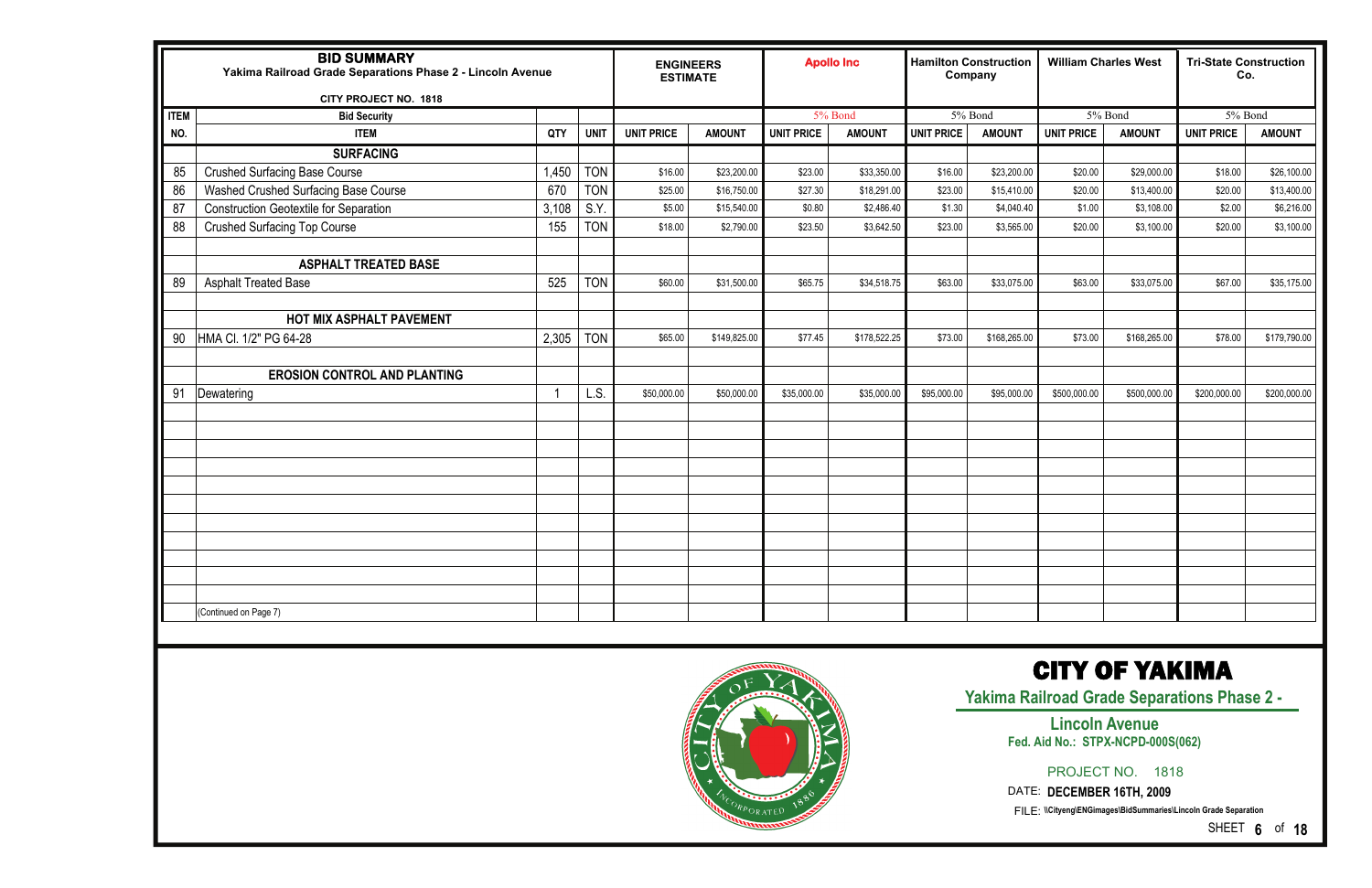|             | <b>BID SUMMARY</b><br>Yakima Railroad Grade Separations Phase 2 - Lincoln Avenue<br><b>CITY PROJECT NO. 1818</b> |        |             |                   | <b>ENGINEERS</b><br><b>ESTIMATE</b> | <b>Apollo Inc</b> |               | <b>Hamilton Construction</b><br>Company |               |                   | <b>William Charles West</b> | <b>Tri-State Construction</b><br>Co. |               |
|-------------|------------------------------------------------------------------------------------------------------------------|--------|-------------|-------------------|-------------------------------------|-------------------|---------------|-----------------------------------------|---------------|-------------------|-----------------------------|--------------------------------------|---------------|
| <b>ITEM</b> | <b>Bid Security</b>                                                                                              |        |             |                   |                                     | 5% Bond           |               | 5% Bond                                 |               |                   | 5% Bond                     | 5% Bond                              |               |
| NO.         | <b>ITEM</b>                                                                                                      | QTY    | <b>UNIT</b> | <b>UNIT PRICE</b> | <b>AMOUNT</b>                       | <b>UNIT PRICE</b> | <b>AMOUNT</b> | <b>UNIT PRICE</b>                       | <b>AMOUNT</b> | <b>UNIT PRICE</b> | <b>AMOUNT</b>               | <b>UNIT PRICE</b>                    | <b>AMOUNT</b> |
|             | <b>TRAFFIC</b>                                                                                                   |        |             |                   |                                     |                   |               |                                         |               |                   |                             |                                      |               |
| 92          | Cement Conc. Traffic Curb and Gutter                                                                             | 490    | L.F.        | \$25.00           | \$12,250.00                         | \$13.20           | \$6,468.00    | \$15.00                                 | \$7,350.00    | \$11.50           | \$5,635.00                  | \$12.00                              | \$5,880.00    |
| 93          | <b>Extruded Curb</b>                                                                                             | .275   | L.F.        | \$5.00            | \$6,375.00                          | \$4.60            | \$5,865.00    | \$7.00                                  | \$8,925.00    | \$8.00            | \$10,200.00                 | \$4.50                               | \$5,737.50    |
| 94          | Cement Conc. Traffic Curb                                                                                        | 95     | L.F.        | \$10.00           | \$950.00                            | \$27.75           | \$2,636.25    | \$30.00                                 | \$2,850.00    | \$25.00           | \$2,375.00                  | \$26.00                              | \$2,470.00    |
| 95          | Permanent Impact Attenuator                                                                                      |        | EA          | \$20,000.00       | \$20,000.00                         | \$12,000.00       | \$12,000.00   | \$2,500.00                              | \$2,500.00    | \$11,000.00       | \$11,000.00                 | \$12,500.00                          | \$12,500.00   |
| 96          | <b>Painted Traffic Arrow</b>                                                                                     | 93     | EA          | \$50.00           | \$4,650.00                          | \$45.00           | \$4,185.00    | \$45.00                                 | \$4,185.00    | \$43.00           | \$3,999.00                  | \$45.00                              | \$4,185.00    |
| 97          | Painted Bicycle Lane Symbol                                                                                      | 13     | EA.         | \$50.00           | \$650.00                            | \$42.00           | \$546.00      | \$40.00                                 | \$520.00      | \$40.00           | \$520.00                    | \$42.00                              | \$546.00      |
| 98          | <b>Painted Traffic Letter</b>                                                                                    | 88     | EA.         | \$50.00           | \$4,400.00                          | \$19.00           | \$1,672.00    | \$20.00                                 | \$1,760.00    | \$18.00           | \$1,584.00                  | \$19.00                              | \$1,672.00    |
| 99          | Paint Line                                                                                                       | 11,910 | L.F.        | \$0.30            | \$3,573.00                          | \$0.36            | \$4,287.60    | \$0.35                                  | \$4,168.50    | \$0.40            | \$4,764.00                  | \$0.40                               | \$4,764.00    |
| 100         | Painted Wide Line                                                                                                | 2,345  | L.F.        | \$0.35            | \$821.00                            | \$0.57            | \$1,336.65    | \$0.55                                  | \$1,289.75    | \$0.50            | \$1,172.50                  | \$0.60                               | \$1,407.00    |
| 101         | <b>Painted Crosswalk Line</b>                                                                                    | 2,360  | S.F.        | \$3.50            | \$8,260.00                          | \$1.82            | \$4,295.20    | \$2.00                                  | \$4,720.00    | \$1.70            | \$4,012.00                  | \$2.00                               | \$4,720.00    |
| 102         | Painted Stop Line                                                                                                | 540    | L.F.        | \$0.35            | \$189.00                            | \$1.98            | \$1,069.20    | \$2.00                                  | \$1,080.00    | \$1.90            | \$1,026.00                  | \$2.00                               | \$1,080.00    |
| 103         | <b>Painted Railroad Crossing Symbol</b>                                                                          | -7     | EA          | \$100.00          | \$700.00                            | \$350.00          | \$2,450.00    | \$350.00                                | \$2,450.00    | \$350.00          | \$2,450.00                  | \$350.00                             | \$2,450.00    |
| 104         | Permanent Signing                                                                                                |        | L.S.        | \$1,000.00        | \$1,000.00                          | \$19,500.00       | \$19,500.00   | \$25,000.00                             | \$25,000.00   | \$18,000.00       | \$18,000.00                 | \$33,500.00                          | \$33,500.00   |
| 105         | <b>Illumination System Complete</b>                                                                              |        | L.S.        | \$43,300.00       | \$43,300.00                         | \$105,000.00      | \$105,000.00  | \$100,000.00                            | \$100,000.00  | \$99,800.00       | \$99,800.00                 | \$120,000.00                         | \$120,000.00  |
| 106         | Traffic Signal System First Street and Lincoln Avenue, Complete                                                  |        | L.S.        | \$34,500.00       | \$34,500.00                         | \$64,500.00       | \$64,500.00   | \$70,000.00                             | \$70,000.00   | \$61,150.00       | \$61,150.00                 | \$70,000.00                          | \$70,000.00   |
| 107         | Traffic Signal System 1st Avenue and Lincoln Avenue, Complete                                                    |        | L.S.        | \$12,500.00       | \$12,500.00                         | \$26,700.00       | \$26,700.00   | \$30,000.00                             | \$30,000.00   | \$26,000.00       | \$26,000.00                 | \$30,000.00                          | \$30,000.00   |
| 108         | Fraffic Signal System 3rd Avenue and Lincoln Avenue, Complete                                                    |        | L.S.        | \$4,300.00        | \$4,300.00                          | \$5,250.00        | \$5,250.00    | \$6,000.00                              | \$6,000.00    | \$5,000.00        | \$5,000.00                  | \$6,500.00                           | \$6,500.00    |
| 109         | Traffic Signal System First Street and MLK JR Boulevard, Complete                                                |        | L.S.        | \$15,700.00       | \$15,700.00                         | \$28,045.00       | \$28,045.00   | \$30,000.00                             | \$30,000.00   | \$27,000.00       | \$27,000.00                 | \$30,000.00                          | \$30,000.00   |
| 110         | Traffic Signal System 1st Avenue and MLK JR Boulevard, Complete                                                  |        | L.S.        | \$28,100.00       | \$28,100.00                         | \$43,800.00       | \$43,800.00   | \$45,000.00                             | \$45,000.00   | \$41,000.00       | \$41,000.00                 | \$45,000.00                          | \$45,000.00   |
| 111         | Traffic Signal System 3rd Avenue and MLK JR Boulevard, Complete                                                  |        | L.S.        | \$27,700.00       | \$27,700.00                         | \$43,000.00       | \$43,000.00   | \$45,000.00                             | \$45,000.00   | \$41,000.00       | \$41,000.00                 | \$46,000.00                          | \$46,000.00   |
| 112         | Traffic Signal System 2nd Avenue and MLK JR Boulevard, Complete                                                  |        | L.S.        | \$55,000.00       | \$55,000.00                         | \$94,000.00       | \$94,000.00   | \$95,000.00                             | \$95,000.00   | \$90,000.00       | \$90,000.00                 | \$100,000.00                         | \$100,000.00  |
| 113         | <b>Project Temporary Traffic Control</b>                                                                         |        | L.S.        | \$30,000.00       | \$30,000.00                         | \$112,000.00      | \$112,000.00  | \$140,000.00                            | \$140,000.00  | \$70,400.00       | \$70,400.00                 | \$100,000.00                         | \$100,000.00  |
|             |                                                                                                                  |        |             |                   |                                     |                   |               |                                         |               |                   |                             |                                      |               |
|             |                                                                                                                  |        |             |                   |                                     |                   |               |                                         |               |                   |                             |                                      |               |
|             | (Continued on Page 8)                                                                                            |        |             |                   |                                     |                   |               |                                         |               |                   |                             |                                      |               |



SHEET **7** of **18**

### CITY OF YAKIMA

**Yakima Railroad Grade Separations Phase 2 -** 

PROJECT NO. 1818

#### **Lincoln Avenue Fed. Aid No.: STPX-NCPD-000S(062)**

DATE: **DECEMBER 16TH, 2009**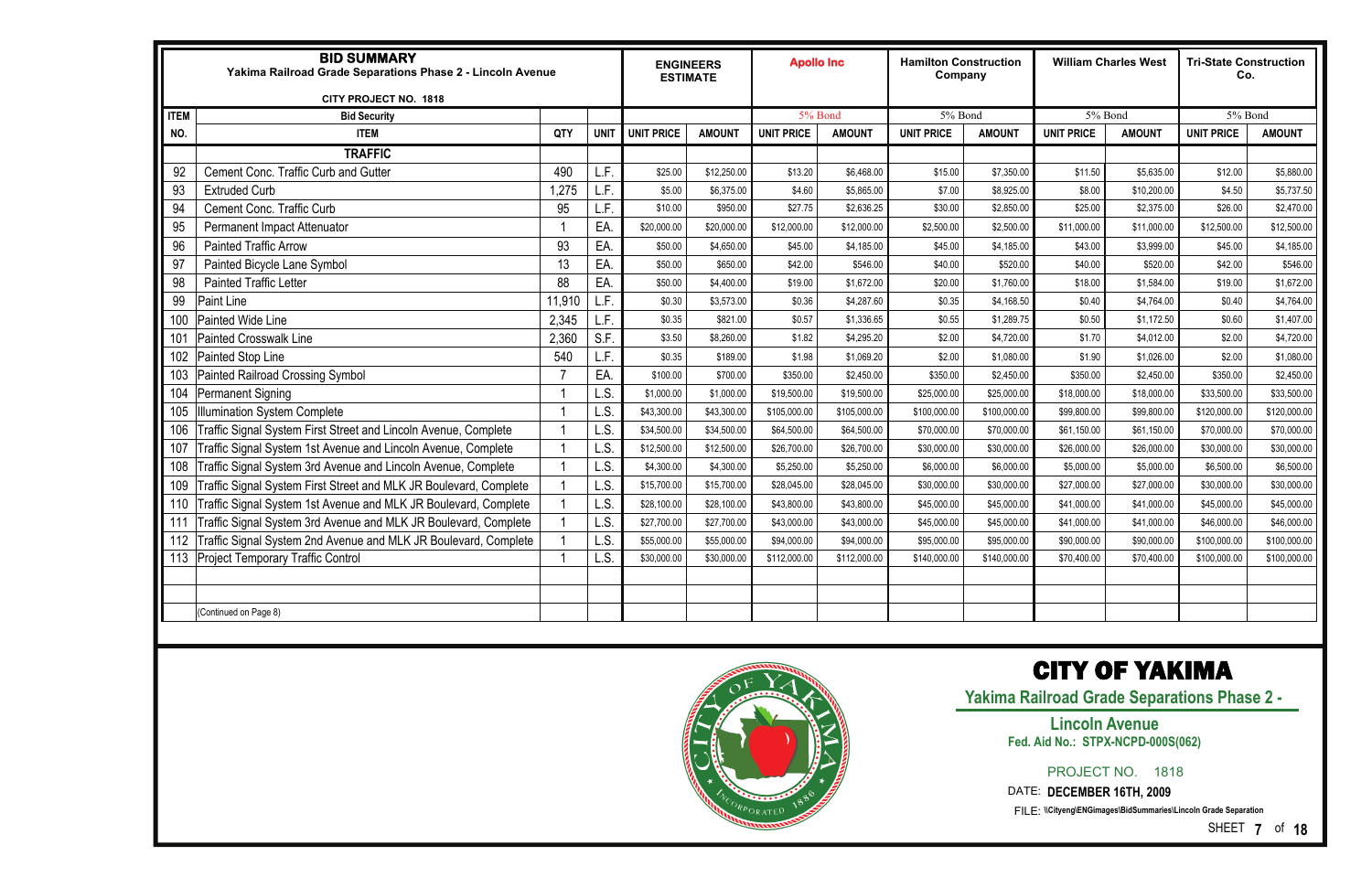|             | <b>BID SUMMARY</b><br>Yakima Railroad Grade Separations Phase 2 - Lincoln Avenue<br>CITY PROJECT NO. 1818 |                |             |                   | <b>ENGINEERS</b><br><b>ESTIMATE</b> |                   | <b>Apollo Inc</b> |                   | <b>Hamilton Construction</b><br>Company |                   | <b>William Charles West</b> |                   | <b>Tri-State Construction</b><br>Co. |
|-------------|-----------------------------------------------------------------------------------------------------------|----------------|-------------|-------------------|-------------------------------------|-------------------|-------------------|-------------------|-----------------------------------------|-------------------|-----------------------------|-------------------|--------------------------------------|
| <b>ITEM</b> | <b>Bid Security</b>                                                                                       |                |             |                   |                                     |                   | 5% Bond           |                   | 5% Bond                                 |                   | 5% Bond                     |                   | 5% Bond                              |
| NO.         | <b>ITEM</b>                                                                                               | QTY            | <b>UNIT</b> | <b>UNIT PRICE</b> | <b>AMOUNT</b>                       | <b>UNIT PRICE</b> | <b>AMOUNT</b>     | <b>UNIT PRICE</b> | <b>AMOUNT</b>                           | <b>UNIT PRICE</b> | <b>AMOUNT</b>               | <b>UNIT PRICE</b> | <b>AMOUNT</b>                        |
|             | <b>OTHER ITEMS</b>                                                                                        |                |             |                   |                                     |                   |                   |                   |                                         |                   |                             |                   |                                      |
| 114         | <b>Structure Surveying</b>                                                                                |                | L.S.        | \$40,000.00       | \$40,000.00                         | \$35,700.00       | \$35,700.00       | \$35,000.00       | \$35,000.00                             | \$38,000.00       | \$38,000.00                 | \$50,000.00       | \$50,000.00                          |
| 115         | Roadway Surveying                                                                                         |                | L.S.        | \$30,000.00       | \$30,000.00                         | \$9,100.00        | \$9,100.00        | \$10,000.00       | \$10,000.00                             | \$55,000.00       | \$55,000.00                 | \$25,000.00       | \$25,000.00                          |
| 116         | <b>Licensed Surveying</b>                                                                                 | Est.           | F.A         | \$10,000.00       | \$10,000.00                         | \$10,000.00       | \$10,000.00       | \$10,000.00       | \$10,000.00                             | \$10,000.00       | \$10,000.00                 | \$10,000.00       | \$10,000.00                          |
| 117         | <b>Cement Conc. Sidewalk</b>                                                                              | 300            | S.Y.        | \$30.00           | \$9,000.00                          | \$27.75           | \$8,325.00        | \$30.00           | \$9,000.00                              | \$25.00           | \$7,500.00                  | \$26.00           | \$7,800.00                           |
| 118         | Cement Conc. Sidewalk Ramp Type 4a                                                                        |                | EA.         | \$1,200.00        | \$1,200.00                          | \$390.00          | \$390.00          | \$700.00          | \$700.00                                | \$370.00          | \$370.00                    | \$395.00          | \$395.00                             |
| 119         | Cement Conc. Sidewalk Ramp Type 2                                                                         |                | EA.         | \$1,200.00        | \$1,200.00                          | \$390.00          | \$390.00          | \$700.00          | \$700.00                                | \$370.00          | \$370.00                    | \$395.00          | \$395.00                             |
| 120         | Cement Conc. Sidewalk Ramp Type 1                                                                         | $\overline{2}$ | EA.         | \$1,200.00        | \$2,400.00                          | \$390.00          | \$780.00          | \$650.00          | \$1,300.00                              | \$370.00          | \$740.00                    | \$395.00          | \$790.00                             |
| 121         | Concrete Driveway Approach                                                                                |                | EA.         | \$1,200.00        | \$6,000.00                          | \$954.00          | \$4,770.00        | \$1,100.00        | \$5,500.00                              | \$800.00          | \$4,000.00                  | \$850.00          | \$4,250.00                           |
| 122         | Chain Link Fence Type 3                                                                                   | 790            | L.F.        | \$18.00           | \$14,220.00                         | \$21.50           | \$16,985.00       | \$22.00           | \$17,380.00                             | \$20.00           | \$15,800.00                 | \$21.50           | \$16,985.00                          |
| 123         | End, Gate, Corner and Pull Post for Chain Link Fence                                                      | 18             | EA.         | \$125.00          | \$2,250.00                          | \$228.00          | \$4,104.00        | \$125.00          | \$2,250.00                              | \$200.00          | \$3,600.00                  | \$230.00          | \$4,140.00                           |
| 124         | Double 20 Ft. Chain Link Gate                                                                             | 3              | EA          | \$1,300.00        | \$3,900.00                          | \$692.00          | \$2,076.00        | \$1,200.00        | \$3,600.00                              | \$650.00          | \$1,950.00                  | \$695.00          | \$2,085.00                           |
| 125         | <b>Training</b>                                                                                           | 1,500          | HR.         | \$2.00            | \$3,000.00                          | \$1.00            | \$1,500.00        | \$1.00            | \$1,500.00                              | \$7.00            | \$10,500.00                 | \$1.00            | \$1,500.00                           |
| 126         | <b>Adjust Manhole</b>                                                                                     |                | EA.         | \$500.00          | \$500.00                            | \$250.00          | \$250.00          | \$500.00          | \$500.00                                | \$800.00          | \$800.00                    | \$650.00          | \$650.00                             |
| 127         | Type C Progress Schedule                                                                                  |                | L.S.        | \$30,000.00       | \$30,000.00                         | \$30,000.00       | \$30,000.00       | \$30,000.00       | \$30,000.00                             | \$30,000.00       | \$30,000.00                 | \$10,000.00       | \$10,000.00                          |
| 128         | <b>Schedule Updates</b>                                                                                   | 12             | EA.         | \$1,000.00        | \$12,000.00                         | \$1,000.00        | \$12,000.00       | \$1,000.00        | \$12,000.00                             | \$1,000.00        | \$12,000.00                 | \$450.00          | \$5,400.00                           |
| 129         | Contractor Public Involvement/Information Support                                                         |                | L.S.        | \$15,000.00       | \$15,000.00                         | \$1,600.00        | \$1,600.00        | \$5,000.00        | \$5,000.00                              | \$8,000.00        | \$8,000.00                  | \$5,000.00        | \$5,000.00                           |
| 130         | Miscellaneous Force Account Work                                                                          | Est.           | F.A         | \$770,000.00      | \$770,000.00                        | \$770,000.00      | \$770,000.00      | \$770,000.00      | \$770,000.00                            | \$770,000.00      | \$770,000.00                | \$770,000.00      | \$770,000.00                         |
|             |                                                                                                           |                |             |                   |                                     |                   |                   |                   |                                         |                   |                             |                   |                                      |
|             | Subtotal - Base Bid                                                                                       |                |             |                   | \$11,909,650.00                     |                   | \$9,073,965.17    |                   | \$9,301,424.05                          |                   | \$9,810,899.00              |                   | \$10,272,239.00                      |
|             |                                                                                                           |                |             |                   |                                     |                   |                   |                   |                                         |                   |                             |                   |                                      |
|             |                                                                                                           |                |             |                   |                                     |                   |                   |                   |                                         |                   |                             |                   |                                      |
|             |                                                                                                           |                |             |                   |                                     |                   |                   |                   |                                         |                   |                             |                   |                                      |
|             |                                                                                                           |                |             |                   |                                     |                   |                   |                   |                                         |                   |                             |                   |                                      |
|             |                                                                                                           |                |             |                   |                                     |                   |                   |                   |                                         |                   |                             |                   |                                      |
|             | (Continued on Page 9)                                                                                     |                |             |                   |                                     |                   |                   |                   |                                         |                   |                             |                   |                                      |



SHEET **8** of **18**

### CITY OF YAKIMA

**Yakima Railroad Grade Separations Phase 2 -** 

PROJECT NO. 1818

#### **Lincoln Avenue Fed. Aid No.: STPX-NCPD-000S(062)**

DATE: **DECEMBER 16TH, 2009**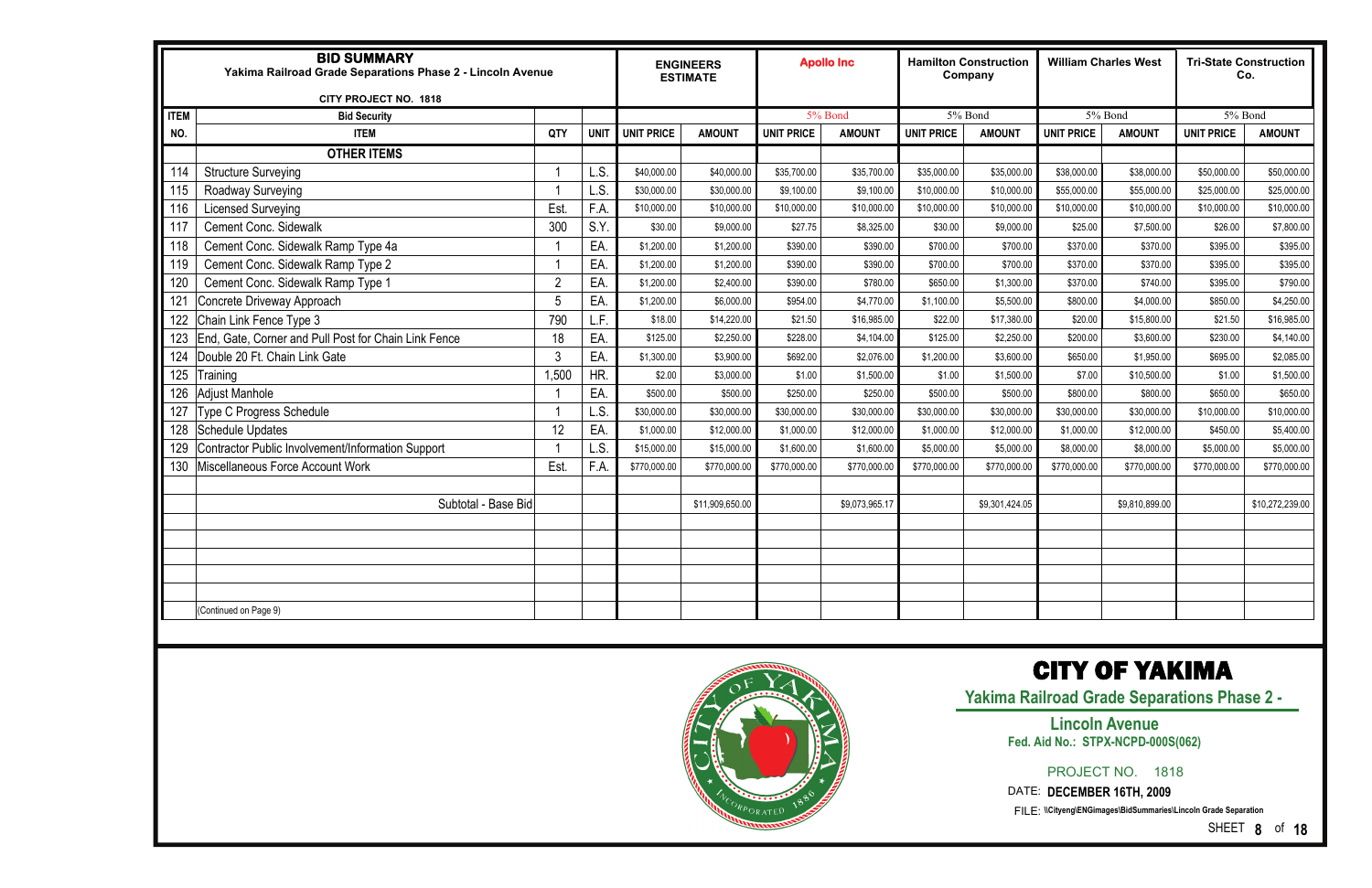#### **Yakima Railroad Grade Separations Phase 2 -**

## **Lincoln Avenue Fed. Aid No.: STPX-NCPD-000S(062)**

|             | <b>BID SUMMARY</b><br>Yakima Railroad Grade Separations Phase 2 - Lincoln Avenue<br><b>CITY PROJECT NO. 1818</b> |         |             |             | <b>ENGINEERS</b><br><b>ESTIMATE</b> |                   | <b>Apollo Inc</b> |                   | <b>Hamilton Construction</b><br>Company |             | <b>William Charles West</b> |                   | <b>Tri-State Construction</b><br>Co. |
|-------------|------------------------------------------------------------------------------------------------------------------|---------|-------------|-------------|-------------------------------------|-------------------|-------------------|-------------------|-----------------------------------------|-------------|-----------------------------|-------------------|--------------------------------------|
| <b>ITEM</b> | <b>Bid Security</b>                                                                                              |         |             |             |                                     |                   | 5% Bond           |                   | 5% Bond                                 |             | 5% Bond                     |                   | 5% Bond                              |
| NO.         | <b>ITEM</b>                                                                                                      | QTY     | <b>UNIT</b> | <b>UNIT</b> | <b>AMOUNT</b>                       | <b>UNIT PRICE</b> | <b>AMOUNT</b>     | <b>UNIT PRICE</b> | <b>AMOUNT</b>                           | <b>UNIT</b> | <b>AMOUNT</b>               | <b>UNIT PRICE</b> | <b>AMOUNT</b>                        |
|             | (Alternative A1 - Secant Pile Wall)                                                                              |         |             |             |                                     |                   |                   |                   |                                         |             |                             |                   |                                      |
| 131         | Soil Excavation for Lagging Shaft Incl. Haul                                                                     | 1,451   | C.Y         | \$300.00    | \$435,300.00                        | \$106.00          | \$153,806.00      | \$210.00          | \$304,710.00                            | \$81.00     | \$117,531.00                | \$145.00          | \$210,395.00                         |
| 132         | Soil Excavation for Reinforced Shaft Incl. Haul                                                                  | 1,838   | C.Y         | \$350.00    | \$643,300.00                        | \$167.00          | \$306,946.00      | \$210.00          | \$385,980.00                            | \$106.00    | \$194,828.00                | \$185.00          | \$340,030.00                         |
| 133         | Furnishing and Placing Temp. Casing for Lagging Shaft                                                            | 3,117   | L.F.        | \$250.00    | \$779,250.00                        | \$1.00            | \$3,117.00        | \$12.00           | \$37,404.00                             | \$25.50     | \$79,483.50                 | \$1.30            | \$4,052.10                           |
| 134         | Furnishing and Placing Temp. Casing for Reinf. Shaft                                                             | 3,948   | L.F.        | \$275.00    | \$1,085,700.00                      | \$1.00            | \$3,948.00        | \$12.00           | \$47,376.00                             | \$25.50     | \$100,674.00                | \$1.10            | \$4,342.80                           |
| 135         | Lean Concrete for Shaft                                                                                          | 1,451   | C.Y         | \$100.00    | \$145,100.00                        | \$297.00          | \$430,947.00      | \$160.00          | \$232,160.00                            | \$126.00    | \$182,826.00                | \$305.00          | \$442,555.00                         |
| 136         | Conc. Class 4000P for Shaft                                                                                      | 1,838   | C.Y         | \$150.00    | \$275,700.00                        | \$346.00          | \$635,948.00      | \$210.00          | \$385,980.00                            | \$191.00    | \$351,058.00                | \$330.00          | \$606,540.00                         |
| 137         | St. Reinf. Bar for Shaft                                                                                         | 447,592 | LB          | \$0.65      | \$290,935.00                        | \$0.58            | \$259,603.36      | \$0.80            | \$358,073.60                            | \$0.68      | \$304,362.56                | \$0.75            | \$335,694.00                         |
| 138         | <b>CSL Access Tube</b>                                                                                           | 15,739  | L.F.        | \$6.00      | \$94,434.00                         | \$8.50            | \$133,781.50      | \$8.00            | \$125,912.00                            | \$8.00      | \$125,912.00                | \$6.00            | \$94,434.00                          |
| 139         | <b>CSL Test</b>                                                                                                  | 174     | EA.         | \$500.00    | \$87,000.00                         | \$631.00          | \$109,794.00      | \$600.00          | \$104,400.00                            | \$413.00    | \$71,862.00                 | \$950.00          | \$165,300.00                         |
| 140         | <b>Secant Pile Wall Test Section</b>                                                                             |         | L.S.        | \$50,000.00 | \$50,000.00                         | \$58,000.00       | \$58,000.00       | \$25,000.00       | \$25,000.00                             | \$7,600.00  | \$7,600.00                  | \$60,000.00       | \$60,000.00                          |
|             | Subtotal - Alternative A1 - Secant Pile Wall                                                                     |         |             |             | \$3,886,719.00                      |                   | \$2,095,890.86    |                   | \$2,006,995.60                          |             | \$1,536,137.06              |                   | \$2,263,342.90                       |
|             |                                                                                                                  |         |             |             |                                     |                   |                   |                   |                                         |             |                             |                   |                                      |
|             | (Alternative A2 - Diaphragm Wall)                                                                                |         |             |             |                                     |                   |                   |                   |                                         |             |                             |                   |                                      |
| 141         | Diaphragm Wall                                                                                                   | 24,000  | S.F.        | \$90.00     | \$2,160,000.00                      | \$0.00            | \$0.00            | \$0.00            | \$0.00                                  | \$0.00      | \$0.00                      | \$0.00            | \$0.00                               |
| 142         | <b>CSL Test</b>                                                                                                  | 110     | EA.         | \$1,000.00  | \$110,000.00                        | \$0.00            | \$0.00            | \$0.00            | \$0.00                                  | \$0.00      | \$0.00                      | \$0.00            | \$0.00                               |
|             | 143   Diaphragm Wall Test Section                                                                                |         | L.S.        | \$50,000.00 | \$50,000.00                         | \$0.00            | \$0.00            | \$0.00            | \$0.00                                  | \$0.00      | \$0.00                      | \$0.00            | \$0.00                               |
|             | Subtotal - Alternative A2 - Diaphragm Wall                                                                       |         |             |             | \$2,320,000.00                      |                   |                   |                   |                                         |             |                             |                   |                                      |
|             |                                                                                                                  |         |             |             |                                     |                   |                   |                   |                                         |             |                             |                   |                                      |
|             |                                                                                                                  |         |             |             |                                     |                   |                   |                   |                                         |             |                             |                   |                                      |
|             | Estimated Bid Price (Base Bid + Lower of Alternative A1 or A2)                                                   |         |             |             | \$14,229,650.00                     |                   | \$11,169,856.03   |                   | \$11,308,419.65                         |             | \$11,347,036.06             |                   | \$12,535,581.90                      |
|             |                                                                                                                  |         |             |             |                                     |                   |                   |                   |                                         |             |                             |                   |                                      |
|             |                                                                                                                  |         |             |             |                                     |                   |                   |                   |                                         |             |                             |                   |                                      |
|             |                                                                                                                  |         |             |             |                                     |                   |                   |                   |                                         |             |                             |                   |                                      |
|             |                                                                                                                  |         |             |             |                                     |                   |                   |                   |                                         |             |                             |                   |                                      |
|             |                                                                                                                  |         |             |             |                                     |                   |                   |                   |                                         |             |                             |                   |                                      |
|             | (Continued on Page 10)                                                                                           |         |             |             |                                     |                   |                   |                   |                                         |             |                             |                   |                                      |



SHEET **9** of **18**

PROJECT NO. 1818

DATE: **DECEMBER 16TH, 2009**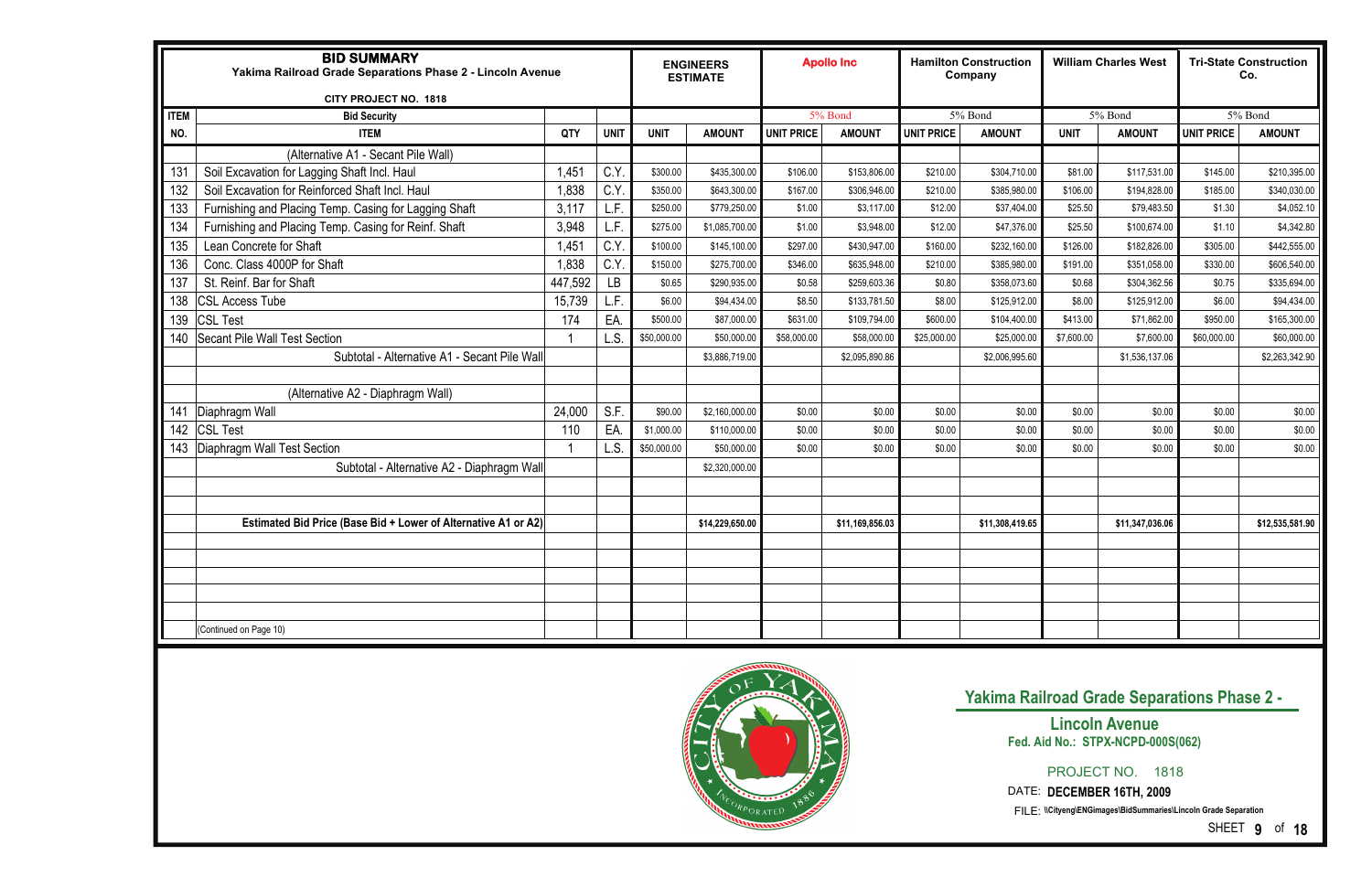|             | <b>BID SUMMARY</b><br>Yakima Railroad Grade Separations Phase 2 - Lincoln Avenue<br><b>CITY PROJECT NO. 1818</b><br><b>Bid Security</b><br><b>ITEM</b><br><b>MOBILIZATION</b><br>Mobilization<br>$\overline{1}$<br>$\overline{2}$<br>Field Office Building<br><b>PREPARATION</b><br>$\mathbf{3}$<br>SPCC Plan<br>Removal of Structure and Obstruction<br>4<br>$5\phantom{.0}$<br>Removing Paint Line<br>$6\phantom{.}6$<br><b>Removing Painted Traffic Marking</b><br>$\overline{7}$<br>Removing Painted Crosswalk Line<br><b>GRADING</b><br>8<br>Roadway Excavation Incl. Haul |        |      | <b>ENGINEERS</b><br><b>ESTIMATE</b> |               | <b>Graham Const</b> |                | Wildish           |                | <b>Condon Johnson</b> |                |
|-------------|---------------------------------------------------------------------------------------------------------------------------------------------------------------------------------------------------------------------------------------------------------------------------------------------------------------------------------------------------------------------------------------------------------------------------------------------------------------------------------------------------------------------------------------------------------------------------------|--------|------|-------------------------------------|---------------|---------------------|----------------|-------------------|----------------|-----------------------|----------------|
| <b>ITEM</b> |                                                                                                                                                                                                                                                                                                                                                                                                                                                                                                                                                                                 |        |      |                                     |               |                     | 5% Bond        |                   | 5% Bond        |                       | 5% Bond        |
| NO.         |                                                                                                                                                                                                                                                                                                                                                                                                                                                                                                                                                                                 | QTY    |      | UNIT UNIT PRICE                     | <b>AMOUNT</b> | <b>UNIT PRICE</b>   | <b>AMOUNT</b>  | <b>UNIT PRICE</b> | <b>AMOUNT</b>  | <b>UNIT PRICE</b>     | <b>AMOUNT</b>  |
|             |                                                                                                                                                                                                                                                                                                                                                                                                                                                                                                                                                                                 |        |      |                                     |               |                     |                |                   |                |                       |                |
|             |                                                                                                                                                                                                                                                                                                                                                                                                                                                                                                                                                                                 |        | L.S. | \$930,912.00                        | \$930,912.00  | \$1,310,000.00      | \$1,310,000.00 | \$1,360,000.00    | \$1,360,000.00 | \$1,045,000.00        | \$1,045,000.00 |
|             |                                                                                                                                                                                                                                                                                                                                                                                                                                                                                                                                                                                 |        | L.S. | \$45,000.00                         | \$45,000.00   | \$35,000.00         | \$35,000.00    | \$25,000.00       | \$25,000.00    | \$39,100.00           | \$39,100.00    |
|             |                                                                                                                                                                                                                                                                                                                                                                                                                                                                                                                                                                                 |        |      |                                     |               |                     |                |                   |                |                       |                |
|             |                                                                                                                                                                                                                                                                                                                                                                                                                                                                                                                                                                                 |        | L.S. | \$5,000.00                          | \$5,000.00    | \$1,500.00          | \$1,500.00     | \$1,000.00        | \$1,000.00     | \$7,500.00            | \$7,500.00     |
|             |                                                                                                                                                                                                                                                                                                                                                                                                                                                                                                                                                                                 |        | L.S. | \$200,000.00                        | \$200,000.00  | \$92,000.00         | \$92,000.00    | \$100,000.00      | \$100,000.00   | \$95,000.00           | \$95,000.00    |
|             |                                                                                                                                                                                                                                                                                                                                                                                                                                                                                                                                                                                 | 12,440 | L.F. | \$6.00                              | \$74,640.00   | \$0.65              | \$8,086.00     | \$0.55            | \$6,842.00     | \$0.85                | \$10,574.00    |
|             |                                                                                                                                                                                                                                                                                                                                                                                                                                                                                                                                                                                 | 110    | EA.  | \$30.50                             | \$3,355.00    | \$45.00             | \$4,950.00     | \$45.00           | \$4,950.00     | \$45.00               | \$4,950.00     |
|             |                                                                                                                                                                                                                                                                                                                                                                                                                                                                                                                                                                                 | 1,310  | S.F. | \$6.50                              | \$8,515.00    | \$2.00              | \$2,620.00     | \$3.00            | \$3,930.00     | \$2.00                | \$2,620.00     |
|             |                                                                                                                                                                                                                                                                                                                                                                                                                                                                                                                                                                                 |        |      |                                     |               |                     |                |                   |                |                       |                |
|             |                                                                                                                                                                                                                                                                                                                                                                                                                                                                                                                                                                                 | 23,800 | C.Y. | \$16.00                             | \$380,800.00  | \$8.85              | \$210,630.00   | \$9.00            | \$214,200.00   | \$7.80                | \$185,640.00   |
| $9\,$       | Channel Excavation Incl. Haul                                                                                                                                                                                                                                                                                                                                                                                                                                                                                                                                                   | 2,300  | C.Y. | \$15.00                             | \$34,500.00   | \$8.80              | \$20,240.00    | \$9.00            | \$20,700.00    | \$5.50                | \$12,650.00    |
| 10          | <b>Controlled Density Fill</b>                                                                                                                                                                                                                                                                                                                                                                                                                                                                                                                                                  | 170    | C.Y. | \$100.00                            | \$17,000.00   | \$108.00            | \$18,360.00    | \$115.00          | \$19,550.00    | \$120.00              | \$20,400.00    |
|             |                                                                                                                                                                                                                                                                                                                                                                                                                                                                                                                                                                                 |        |      |                                     |               |                     |                |                   |                |                       |                |
|             |                                                                                                                                                                                                                                                                                                                                                                                                                                                                                                                                                                                 |        |      |                                     |               |                     |                |                   |                |                       |                |
|             |                                                                                                                                                                                                                                                                                                                                                                                                                                                                                                                                                                                 |        |      |                                     |               |                     |                |                   |                |                       |                |
|             |                                                                                                                                                                                                                                                                                                                                                                                                                                                                                                                                                                                 |        |      |                                     |               |                     |                |                   |                |                       |                |
|             |                                                                                                                                                                                                                                                                                                                                                                                                                                                                                                                                                                                 |        |      |                                     |               |                     |                |                   |                |                       |                |
|             |                                                                                                                                                                                                                                                                                                                                                                                                                                                                                                                                                                                 |        |      |                                     |               |                     |                |                   |                |                       |                |
|             |                                                                                                                                                                                                                                                                                                                                                                                                                                                                                                                                                                                 |        |      |                                     |               |                     |                |                   |                |                       |                |
|             |                                                                                                                                                                                                                                                                                                                                                                                                                                                                                                                                                                                 |        |      |                                     |               |                     |                |                   |                |                       |                |
|             |                                                                                                                                                                                                                                                                                                                                                                                                                                                                                                                                                                                 |        |      |                                     |               |                     |                |                   |                |                       |                |
|             |                                                                                                                                                                                                                                                                                                                                                                                                                                                                                                                                                                                 |        |      |                                     |               |                     |                |                   |                |                       |                |
|             |                                                                                                                                                                                                                                                                                                                                                                                                                                                                                                                                                                                 |        |      |                                     |               |                     |                |                   |                |                       |                |
|             |                                                                                                                                                                                                                                                                                                                                                                                                                                                                                                                                                                                 |        |      |                                     |               |                     |                |                   |                |                       |                |
|             | (Continued on Page 11)                                                                                                                                                                                                                                                                                                                                                                                                                                                                                                                                                          |        |      |                                     |               |                     |                |                   |                |                       |                |
|             |                                                                                                                                                                                                                                                                                                                                                                                                                                                                                                                                                                                 |        |      |                                     |               |                     |                |                   |                |                       |                |



**Yakima Railroad Grade Separations Phase 2 -** 

PROJECT NO. 1818

SHEET **10** of **18**

**Lincoln Avenue Fed. Aid No.: STPX-NCPD-000S(062)** 

DATE: **DECEMBER 16TH, 2009**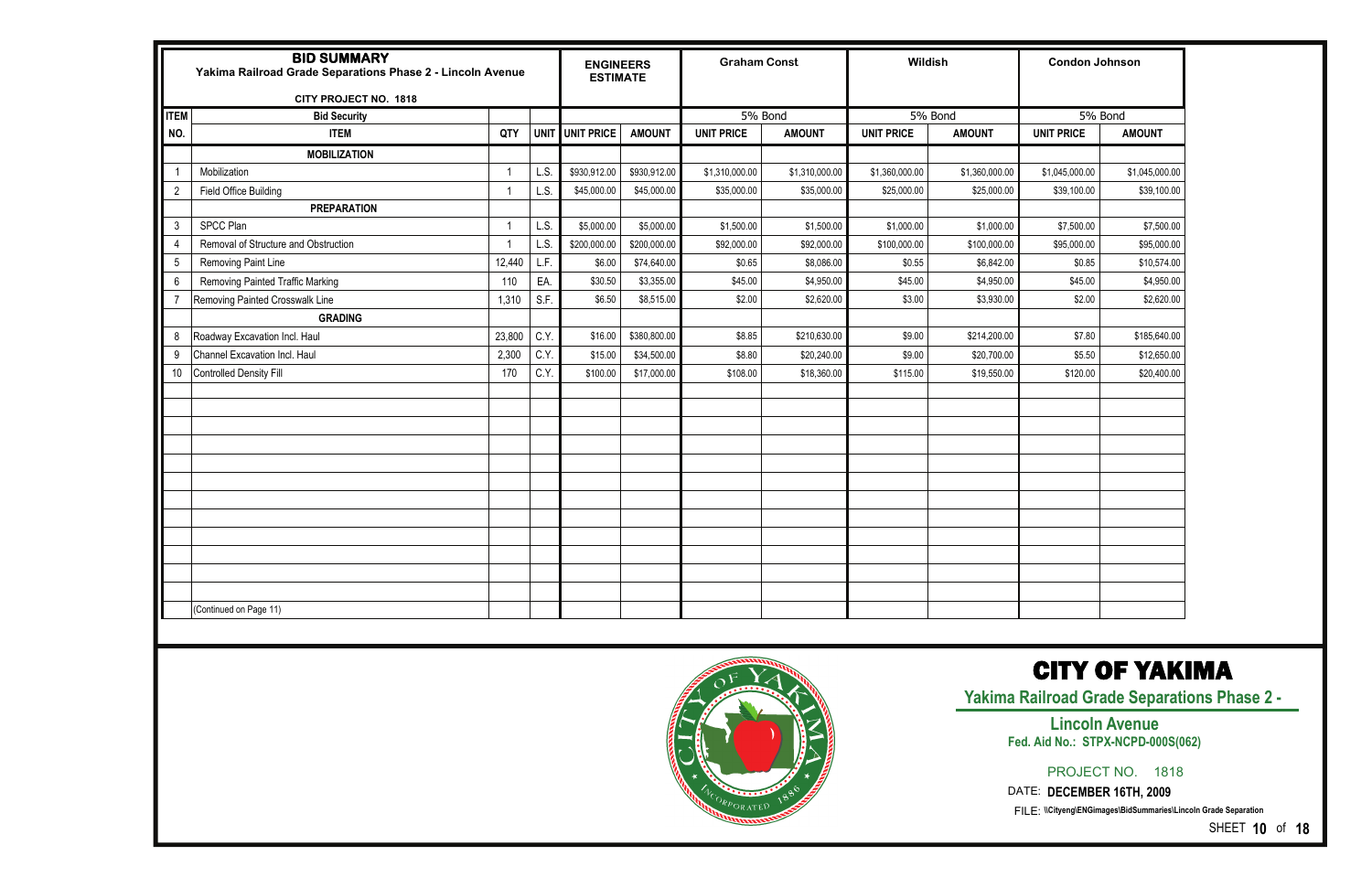|             | <b>BID SUMMARY</b><br>Railroad Grade Separations Phase 2 - Lincoln Avenue<br>CITY PROJECT NO. 1818 |       | <b>ENGINEERS</b><br><b>ESTIMATE</b> |                   |               | <b>Graham Const</b> |               | Wildish           |               | <b>Condon Johnson</b> |               |
|-------------|----------------------------------------------------------------------------------------------------|-------|-------------------------------------|-------------------|---------------|---------------------|---------------|-------------------|---------------|-----------------------|---------------|
| <b>ITEM</b> | <b>Bid Security</b>                                                                                |       |                                     |                   |               |                     | 5% Bond       |                   | 5% Bond       |                       | 5% Bond       |
| NO.         | <b>ITEM</b>                                                                                        | QTY   | <b>UNIT</b>                         | <b>UNIT PRICE</b> | <b>AMOUNT</b> | <b>UNIT PRICE</b>   | <b>AMOUNT</b> | <b>UNIT PRICE</b> | <b>AMOUNT</b> | <b>UNIT PRICE</b>     | <b>AMOUNT</b> |
|             | <b>STORMWATER SYSTEM</b>                                                                           |       |                                     |                   |               |                     |               |                   |               |                       |               |
| 11          | <b>Quarry Spalls</b>                                                                               | 16    | C.Y                                 | \$30.00           | \$480.00      | \$47.40             | \$758.40      | \$50.00           | \$800.00      | \$50.00               | \$800.00      |
| 12          | Corrugated Polyethylene Underdrain Pipe 4 In. Diam.                                                | 4,850 | LF.                                 | \$15.00           | \$72,750.00   | \$2.50              | \$12,125.00   | \$2.60            | \$12,610.00   | \$7.00                | \$33,950.00   |
| 12A         | Drain Pipe 4 In. Diam.                                                                             | 80    | LF.                                 | \$15.00           | \$1,200.00    | \$24.20             | \$1,936.00    | \$25.00           | \$2,000.00    | \$23.00               | \$1,840.00    |
| 13          | Catch Basin Type 1                                                                                 | 36    | EA                                  | \$1,000.00        | \$36,000.00   | \$1,240.00          | \$44,640.00   | \$1,400.00        | \$50,400.00   | \$675.00              | \$24,300.00   |
| 14          | Catch Basin Type 2, 48 In. Diam.                                                                   |       | EA.                                 | \$2,500.00        | \$2,500.00    | \$1,730.00          | \$1,730.00    | \$2,000.00        | \$2,000.00    | \$1,550.00            | \$1,550.00    |
| 15          | Corrugated Polyethylene Storm Sewer Pipe 8 In. Diam.                                               | 130   | L.F.                                | \$20.00           | \$2,600.00    | \$164.00            | \$21,320.00   | \$170.00          | \$22,100.00   | \$25.00               | \$3,250.00    |
| 16          | Corrugated Polyethylene Storm Sewer Pipe 12 In. Diam.                                              | 0.089 | .F.                                 | \$25.00           | \$27,225.00   | \$31.10             | \$33,867.90   | \$33.00           | \$35,937.00   | \$26.00               | \$28,314.00   |
| 17          | Ductile Iron Storm Sewer Pipe 8 In. Diam                                                           | 506   | LF.                                 | \$50.00           | \$25,300.00   | \$24.50             | \$12,397.00   | \$26.00           | \$13,156.00   | \$36.00               | \$18,216.00   |
| 18          | Ductile Iron Storm Sewer Pipe 12 In. Diam                                                          | 620   | L.F.                                | \$55.00           | \$34,100.00   | \$39.70             | \$24,614.00   | \$40.00           | \$24,800.00   | \$52.00               | \$32,240.00   |
| 19          | <b>Trench Drain</b>                                                                                | 25    | F.                                  | \$25.00           | \$625.00      | \$87.60             | \$2,190.00    | \$90.00           | \$2,250.00    | \$150.00              | \$3,750.00    |
| 20          | <b>Testing Storm Sewer Pipe</b>                                                                    | 4,210 | .F.                                 | \$2.00            | \$8,420.00    | \$0.87              | \$3,662.70    | \$1.00            | \$4,210.00    | \$0.75                | \$3,157.50    |
| 21          | <b>Structure Excavation Class B Incl. Haul</b>                                                     | 520   | C.Y                                 | \$20.00           | \$10,400.00   | \$19.40             | \$10,088.00   | \$20.00           | \$10,400.00   | \$7.00                | \$3,640.00    |
| 22          | Structure Excavation Class B Incl. Haul - Bottom Seal                                              | 402   | C.Y                                 | \$30.00           | \$12,060.00   | \$22.10             | \$8,884.20    | \$23.00           | \$9,246.00    | \$7.00                | \$2,814.00    |
| 23          | Shoring or Extra Excavation Class B                                                                | 1,120 | S.F.                                | \$6.00            | \$6,720.00    | \$0.51              | \$571.20      | \$0.55            | \$616.00      | \$0.50                | \$560.00      |
| 24          | Construction Geotextile for Underground Drainage                                                   | 570   | S.Y                                 | \$5.00            | \$2,850.00    | \$6.60              | \$3,762.00    | \$7.00            | \$3,990.00    | \$4.00                | \$2,280.00    |
| 25          | Connection to Drainage Structure                                                                   |       | EA.                                 | \$200.00          | \$1,400.00    | \$68.60             | \$480.20      | \$100.00          | \$700.00      | \$250.00              | \$1,750.00    |
| 26          | <b>Precast Wet Well</b>                                                                            |       | L.S.                                | \$79,890.00       | \$79,890.00   | \$39,300.00         | \$39,300.00   | \$42,000.00       | \$42,000.00   | \$70,000.00           | \$70,000.00   |
| 27          | <b>Precast Valve Vault</b>                                                                         |       | L.S.                                | \$56,096.00       | \$56,096.00   | \$12,200.00         | \$12,200.00   | \$14,000.00       | \$14,000.00   | \$11,000.00           | \$11,000.00   |
| 28          | Precast Oil/Water Separator                                                                        |       | L.S.                                | \$147,078.00      | \$147,078.00  | \$98,500.00         | \$98,500.00   | \$110,000.00      | \$110,000.00  | \$65,000.00           | \$65,000.00   |
| 29          | Pumps and Motors                                                                                   |       | L.S.                                | \$57,523.00       | \$57,523.00   | \$82,400.00         | \$82,400.00   | \$90,000.00       | \$90,000.00   | \$40,000.00           | \$40,000.00   |
| 30          | Piping, Valves, and Accessories                                                                    |       | L.S.                                | \$129,716.00      | \$129,716.00  | \$56,400.00         | \$56,400.00   | \$65,000.00       | \$65,000.00   | \$42,000.00           | \$42,000.00   |
| 31          | <b>Pump Station Electrical</b>                                                                     |       | L.S.                                | \$194,994.00      | \$194,994.00  | \$103,700.00        | \$103,700.00  | \$110,000.00      | \$110,000.00  | \$103,695.00          | \$103,695.00  |
| 32          | Telemetry                                                                                          |       | L.S.                                | \$2,364.00        | \$2,364.00    | \$10,000.00         | \$10,000.00   | \$40,000.00       | \$40,000.00   | \$38,500.00           | \$38,500.00   |
|             |                                                                                                    |       |                                     |                   |               |                     |               |                   |               |                       |               |
|             | (Continued on Page 12)                                                                             |       |                                     |                   |               |                     |               |                   |               |                       |               |



**Yakima Railroad Grade Separations Phase 2 -** 

PROJECT NO. 1818

SHEET **11** of **18**

#### **Lincoln Avenue Fed. Aid No.: STPX-NCPD-000S(062)**

DATE: **DECEMBER 16TH, 2009**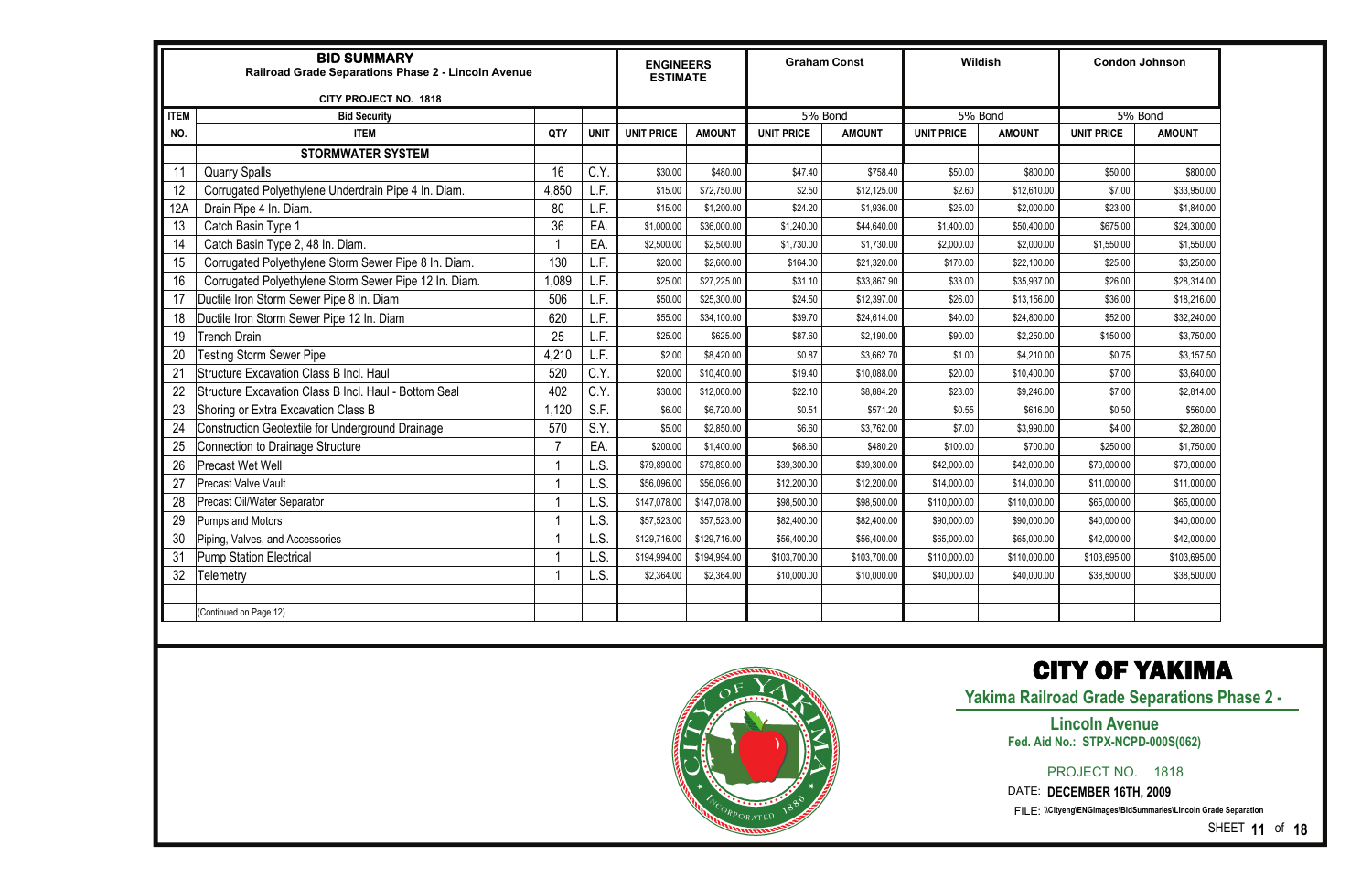|             | <b>BID SUMMARY</b><br>Railroad Grade Separations Phase 2 - Lincoln Avenue | Wildish<br><b>Graham Const</b><br><b>ENGINEERS</b><br><b>ESTIMATE</b> |                           |                   | <b>Condon Johnson</b> |                   |               |                   |               |                   |               |
|-------------|---------------------------------------------------------------------------|-----------------------------------------------------------------------|---------------------------|-------------------|-----------------------|-------------------|---------------|-------------------|---------------|-------------------|---------------|
| <b>ITEM</b> | CITY PROJECT NO. 1818<br><b>Bid Security</b>                              |                                                                       |                           |                   |                       |                   | 5% Bond       |                   | 5% Bond       |                   | 5% Bond       |
| NO.         | <b>ITEM</b>                                                               | QTY                                                                   | <b>UNIT</b>               | <b>UNIT PRICE</b> | <b>AMOUNT</b>         | <b>UNIT PRICE</b> | <b>AMOUNT</b> | <b>UNIT PRICE</b> | <b>AMOUNT</b> | <b>UNIT PRICE</b> | <b>AMOUNT</b> |
|             | <b>SANITARY SEWER</b>                                                     |                                                                       |                           |                   |                       |                   |               |                   |               |                   |               |
| 33          | PVC Sanitary Sewer Pipe 6 In. Diam.                                       | 274                                                                   | L.F.                      | \$48.00           | \$13,152.00           | \$14.80           | \$4,055.20    | \$16.00           | \$4,384.00    | \$17.00           | \$4,658.00    |
| 34          | Sewer Clean Out                                                           |                                                                       | EA.                       | \$1,300.00        | \$5,200.00            | \$495.00          | \$1,980.00    | \$500.00          | \$2,000.00    | \$350.00          | \$1,400.00    |
| 35          | Manhole 48" Diam. Type 1                                                  |                                                                       | EA.                       | \$5,400.00        | \$5,400.00            | \$2,570.00        | \$2,570.00    | \$2,700.00        | \$2,700.00    | \$1,850.00        | \$1,850.00    |
| 36          | <b>Testing Sewer Pipe</b>                                                 | 274                                                                   | $\mathsf{F}$              | \$3.25            | \$891.00              | \$1.65            | \$452.10      | \$2.00            | \$548.00      | \$1.00            | \$274.00      |
|             | <b>WATER LINES</b>                                                        |                                                                       |                           |                   |                       |                   |               |                   |               |                   |               |
| 37          | Comb. Air Release/Air Vacuum Valve Assembly 2 In.                         | $\overline{2}$                                                        | EA.                       | \$3,800.00        | \$7,600.00            | \$3,480.00        | \$6,960.00    | \$4,000.00        | \$8,000.00    | \$3,330.00        | \$6,660.00    |
| 38          | Ductile Iron Pipe for Water Main 12 In. Diam.                             | 275                                                                   | $\mathsf{L} \mathsf{F}$ . | \$80.00           | \$22,000.00           | \$83.20           | \$22,880.00   | \$85.00           | \$23,375.00   | \$120.00          | \$33,000.00   |
| 39          | Pipe Insulation                                                           | 40                                                                    | LF                        | \$110.00          | \$4,400.00            | \$78.60           | \$3,144.00    | \$80.00           | \$3,200.00    | \$100.00          | \$4,000.00    |
| 40          | Connection to Existing Water Main 2" Temp. Blowoff                        | 4                                                                     | EA.                       | \$2,150.00        | \$8,600.00            | \$1,140.00        | \$4,560.00    | \$1,200.00        | \$4,800.00    | \$1,250.00        | \$5,000.00    |
| 41          | Steel Casing 22 In. Diam.                                                 | 162                                                                   | L.F.                      | \$365.00          | \$59,130.00           | \$237.00          | \$38,394.00   | \$250.00          | \$40,500.00   | \$230.00          | \$37,260.00   |
| 42          | <b>Heat Tracing System</b>                                                |                                                                       | L.S.                      | \$1,100.00        | \$1,100.00            | \$15,000.00       | \$15,000.00   | \$3,000.00        | \$3,000.00    | \$2,085.00        | \$2,085.00    |
| 43          | Galvanic Anode                                                            | $\overline{2}$                                                        | EA.                       | \$540.00          | \$1,080.00            | \$2,500.00        | \$5,000.00    | \$1,500.00        | \$3,000.00    | \$1,254.00        | \$2,508.00    |
|             | <b>STRUCTURE</b>                                                          |                                                                       |                           |                   |                       |                   |               |                   |               |                   |               |
|             | (CIP Cantilever Wall/Moment Slab)                                         |                                                                       |                           |                   |                       |                   |               |                   |               |                   |               |
| 44          | Conc. Class 4000 for Retaining Wall                                       | 180                                                                   | C.Y                       | \$650.00          | \$117,000.00          | \$500.00          | \$90,000.00   | \$600.00          | \$108,000.00  | \$1,100.00        | \$198,000.00  |
| 45          | St. Reinf. Bar for Retaining Wall                                         | 18,830                                                                | LB                        | \$0.90            | \$16,947.00           | \$1.00            | \$18,830.00   | \$1.00            | \$18,830.00   | \$1.05            | \$19,771.50   |
| 46          | Conc. Class 4000 for Barrier                                              | 158                                                                   | C.Y                       | \$650.00          | \$102,700.00          | \$1,100.00        | \$173,800.00  | \$1,500.00        | \$237,000.00  | \$1,000.00        | \$158,000.00  |
| 47          | St. Reinf. Bar for Barrier                                                | 42,670                                                                | <b>LB</b>                 | \$0.90            | \$38,403.00           | \$1.00            | \$42,670.00   | \$0.75            | \$32,002.50   | \$1.05            | \$44,803.50   |
| 48          | Bridge Railing Type BP for Wall Barrier                                   | 1,410                                                                 | .F.                       | \$70.00           | \$98,700.00           | \$70.00           | \$98,700.00   | \$85.00           | \$119,850.00  | \$60.00           | \$84,600.00   |
| 49          | Conc. Class 4000 for Free-Standing Barrier                                | 19                                                                    | C.Y                       | \$650.00          | \$12,350.00           | \$1,000.00        | \$19,000.00   | \$800.00          | \$15,200.00   | \$850.00          | \$16,150.00   |
| 50          | St. Reinf. Bar for Free-Standing Barrier                                  | 5,160                                                                 | <b>LB</b>                 | \$0.90            | \$4,644.00            | \$1.00            | \$5,160.00    | \$0.90            | \$4,644.00    | \$1.02            | \$5,263.20    |
| 51          | Conc. Class 4000 for Impact Attenuator Footing                            | 3                                                                     | C.Y.                      | \$500.00          | \$1,500.00            | \$525.00          | \$1,575.00    | \$1,000.00        | \$3,000.00    | \$3,000.00        | \$9,000.00    |
| 52          | St. Reinf. Bar for Impact Attenuator Footing                              | 241                                                                   | <b>LB</b>                 | \$0.90            | \$217.00              | \$1.00            | \$241.00      | \$2.00            | \$482.00      | \$1.30            | \$313.30      |
|             |                                                                           |                                                                       |                           |                   |                       |                   |               |                   |               |                   |               |
|             | (Continued on Page 13)                                                    |                                                                       |                           |                   |                       |                   |               |                   |               |                   |               |



**Yakima Railroad Grade Separations Phase 2 -** 

PROJECT NO. 1818

SHEET **12** of **18**

#### **Lincoln Avenue Fed. Aid No.: STPX-NCPD-000S(062)**

DATE: **DECEMBER 16TH, 2009**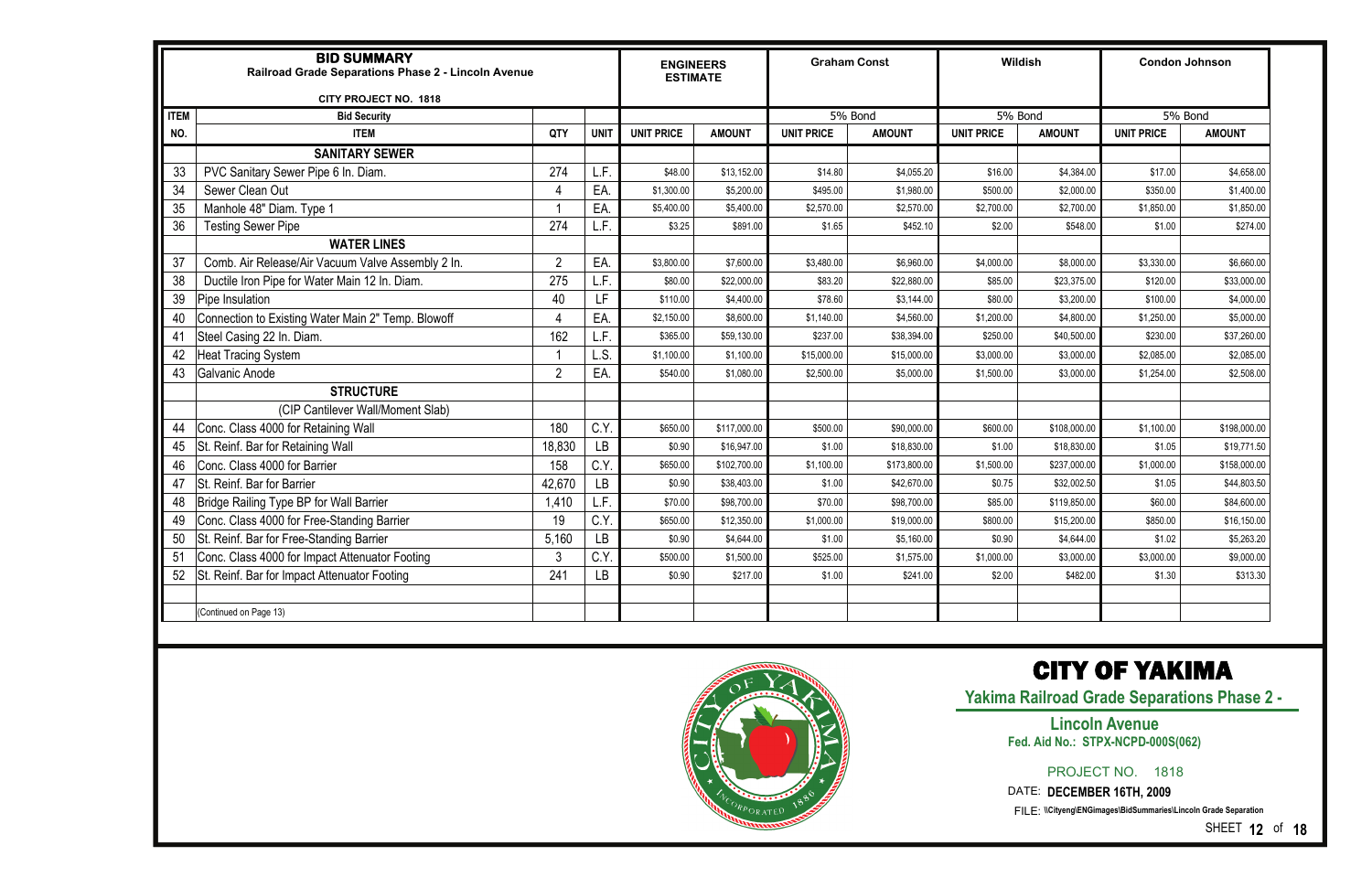|             | <b>BID SUMMARY</b><br>Yakima Railroad Grade Separations Phase 2 - Lincoln Avenue |         |             | <b>ENGINEERS</b><br><b>ESTIMATE</b> |               | <b>Graham Const</b> |               | Wildish           |               | <b>Condon Johnson</b> |               |
|-------------|----------------------------------------------------------------------------------|---------|-------------|-------------------------------------|---------------|---------------------|---------------|-------------------|---------------|-----------------------|---------------|
|             | <b>CITY PROJECT NO. 1818</b>                                                     |         |             |                                     |               |                     |               |                   |               |                       |               |
| <b>ITEM</b> | <b>Bid Security</b>                                                              |         |             |                                     |               |                     | 5% Bond       | 5% Bond           |               |                       | 5% Bond       |
| NO.         | <b>ITEM</b>                                                                      | QTY     | <b>UNIT</b> | <b>UNIT PRICE</b>                   | <b>AMOUNT</b> | <b>UNIT PRICE</b>   | <b>AMOUNT</b> | <b>UNIT PRICE</b> | <b>AMOUNT</b> | <b>UNIT PRICE</b>     | <b>AMOUNT</b> |
|             | (Earthwork)                                                                      |         |             |                                     |               |                     |               |                   |               |                       |               |
| 53          | <b>Structure Excavation Class A Incl. Haul</b>                                   | 5,575   | C.Y         | \$18.00                             | \$100,350.00  | \$5.75              | \$32,056.25   | \$7.00            | \$39,025.00   | \$15.00               | \$83,625.00   |
| 54          | Shoring or Extra Excavation Cl. A                                                |         | L.S.        | \$150,000.00                        | \$150,000.00  | \$928,400.00        | \$928,400.00  | \$150,000.00      | \$150,000.00  | \$120,000.00          | \$120,000.00  |
| 55          | <b>Gravel Backfill for Wall</b>                                                  | 565     | C.Y         | \$30.00                             | \$16,950.00   | \$47.40             | \$26,781.00   | \$50.00           | \$28,250.00   | \$30.00               | \$16,950.00   |
|             | (Wall Cap)                                                                       |         |             |                                     |               |                     |               |                   |               |                       |               |
| 56          | Conc. Class 4000 for Wall Cap                                                    | 1,914   | C.Y         | \$400.00                            | \$765,600.00  | \$435.00            | \$832,590.00  | \$400.00          | \$765,600.00  | \$400.00              | \$765,600.00  |
| 57          | St. Reinf. Bar for Wall Cap                                                      | 326,700 | LB          | \$0.75                              | \$245,025.00  | \$0.75              | \$245,025.00  | \$0.75            | \$245,025.00  | \$0.90                | \$294,030.00  |
|             | (Soldier Pile Walls)                                                             |         |             |                                     |               |                     |               |                   |               |                       |               |
| 58          | Shaft - 39" Diameter                                                             | 442     | L.F.        | \$400.00                            | \$176,800.00  | \$216.50            | \$95,693.00   | \$260.00          | \$114,920.00  | \$74.00               | \$32,708.00   |
| 59          | Shaft - 24" Diameter                                                             | 50      | L.F.        | \$250.00                            | \$12,500.00   | \$206.00            | \$10,300.00   | \$260.00          | \$13,000.00   | \$66.00               | \$3,300.00    |
| 60          | Furnishing Soldier Pile - W24X103                                                | 568     | L.F.        | \$110.00                            | \$62,480.00   | \$57.50             | \$32,660.00   | \$60.00           | \$34,080.00   | \$138.00              | \$78,384.00   |
| 61          | Furnishing Soldier Pile - W21X55 for Underpass Wall                              | 75      | L.F.        | \$65.00                             | \$4,875.00    | \$37.70             | \$2,827.50    | \$40.00           | \$3,000.00    | \$125.00              | \$9,375.00    |
| 62          | Furnishing Soldier Pile - W14X43                                                 | 58      | L.F.        | \$55.00                             | \$3,190.00    | \$32.60             | \$1,890.80    | \$35.00           | \$2,030.00    | \$120.00              | \$6,960.00    |
| 63          | Lagging for Underpass Wall                                                       | 2,143   | S.F.        | \$15.00                             | \$32,145.00   | \$28.50             | \$61,075.50   | \$8.00            | \$17,144.00   | \$12.00               | \$25,716.00   |
| 64          | Concrete Fascia Panel                                                            | 2,143   | S.F.        | \$35.00                             | \$75,005.00   | \$55.00             | \$117,865.00  | \$35.00           | \$75,005.00   | \$23.00               | \$49,289.00   |
|             | (BNSF Shoring Wall)                                                              |         |             |                                     |               |                     |               |                   |               |                       |               |
| 65          | Shaft - 36" Diameter                                                             | 285     | L.F.        | \$350.00                            | \$99,750.00   | \$216.50            | \$61,702.50   | \$335.00          | \$95,475.00   | \$72.00               | \$20,520.00   |
| 66          | Furnishing Soldier Pile - W21X93                                                 | 105     | L.F.        | \$100.00                            | \$10,500.00   | \$53.00             | \$5,565.00    | \$55.00           | \$5,775.00    | \$154.00              | \$16,170.00   |
| 67          | Furnishing Soldier Pile - W21X55 for BNSF Shoring                                | 152     | L.F.        | \$65.00                             | \$9,880.00    | \$37.50             | \$5,700.00    | \$125.00          | \$19,000.00   | \$140.00              | \$21,280.00   |
| 68          | Lagging for BNSF Shoring                                                         | 452     | S.F.        | \$15.00                             | \$6,780.00    | \$29.00             | \$13,108.00   | \$35.00           | \$15,820.00   | \$18.00               | \$8,136.00    |
|             | (Shotcrete Facing)                                                               |         |             |                                     |               |                     |               |                   |               |                       |               |
| 69          | Shotcrete Facing                                                                 | 10,700  | S.F.        | \$20.00                             | \$214,000.00  | \$33.50             | \$358,450.00  | \$30.00           | \$321,000.00  | \$52.00               | \$556,400.00  |
| 70          | Prefabricated Drainage Mat                                                       | 1,190   | S.Y.        | \$10.00                             | \$11,900.00   | \$15.00             | \$17,850.00   | \$25.00           | \$29,750.00   | \$30.00               | \$35,700.00   |
|             |                                                                                  |         |             |                                     |               |                     |               |                   |               |                       |               |
|             |                                                                                  |         |             |                                     |               |                     |               |                   |               |                       |               |
|             | (Continued on Page 14)                                                           |         |             |                                     |               |                     |               |                   |               |                       |               |
|             |                                                                                  |         |             |                                     |               |                     |               |                   |               |                       |               |



SHEET **13** of **18**

### CITY OF YAKIMA

**Yakima Railroad Grade Separations Phase 2 -** 

PROJECT NO. 1818

#### **Lincoln Avenue Fed. Aid No.: STPX-NCPD-000S(062)**

DATE: **DECEMBER 16TH, 2009**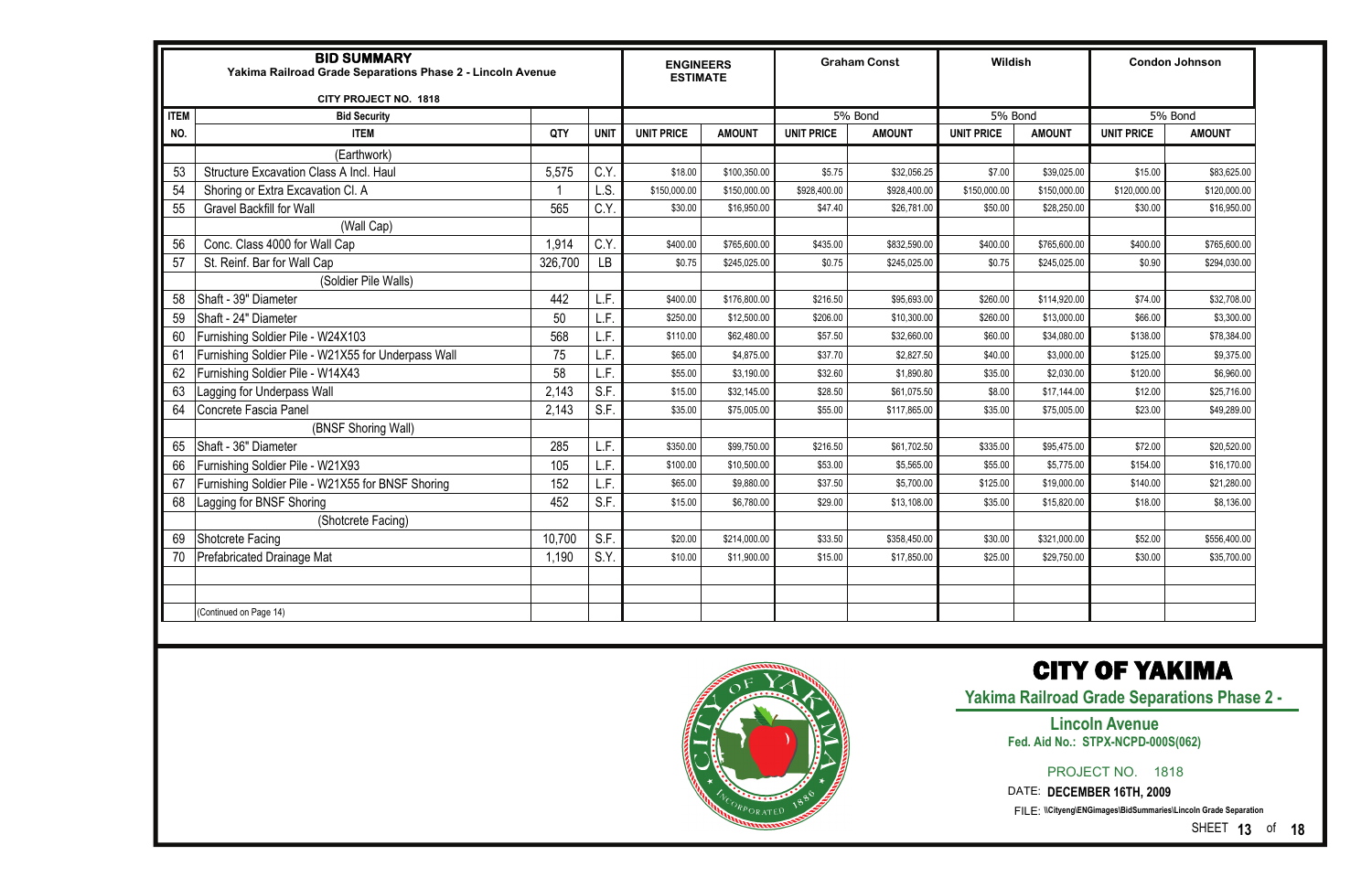|             | <b>BID SUMMARY</b><br>Yakima Railroad Grade Separations Phase 2 - Lincoln Avenue |        | <b>ENGINEERS</b><br><b>ESTIMATE</b> |                   | <b>Graham Const</b> |                   | Wildish        |                   | <b>Condon Johnson</b> |                   |                |
|-------------|----------------------------------------------------------------------------------|--------|-------------------------------------|-------------------|---------------------|-------------------|----------------|-------------------|-----------------------|-------------------|----------------|
|             | CITY PROJECT NO. 1818                                                            |        |                                     |                   |                     |                   |                |                   |                       |                   |                |
| <b>ITEM</b> | <b>Bid Security</b>                                                              |        |                                     |                   |                     | 5% Bond           |                | 5% Bond           |                       | 5% Bond           |                |
| NO.         | <b>ITEM</b>                                                                      | QTY    | <b>UNIT</b>                         | <b>UNIT PRICE</b> | <b>AMOUNT</b>       | <b>UNIT PRICE</b> | <b>AMOUNT</b>  | <b>UNIT PRICE</b> | <b>AMOUNT</b>         | <b>UNIT PRICE</b> | <b>AMOUNT</b>  |
|             | (Bottom Seal)                                                                    |        |                                     |                   |                     |                   |                |                   |                       |                   |                |
| 71          | <b>Bottom Seal</b>                                                               |        | L.S.                                | \$3,750,000.00    | \$3,750,000.00      | \$2,200,000.00    | \$2,200,000.00 | \$2,000,000.00    | \$2,000,000.00        | \$2,795,000.00    | \$2,795,000.00 |
|             | <b>Bottom Seal Test Program</b>                                                  |        | L.S.                                | \$100,000.00      | \$100,000.00        | \$125,000.00      | \$125,000.00   | \$150,000.00      | \$150,000.00          | \$400,000.00      | \$400,000.00   |
|             | (Struts)                                                                         |        |                                     |                   |                     |                   |                |                   |                       |                   |                |
| 73          | Prestressed Conc. Girder For Strut                                               | 288    | L.F.                                | \$600.00          | \$172,800.00        | \$600.00          | \$172,800.00   | \$700.00          | \$201,600.00          | \$630.00          | \$181,440.00   |
|             | (Misc.)                                                                          |        |                                     |                   |                     |                   |                |                   |                       |                   |                |
| 74          | Wet Well Shoring                                                                 |        | L.S.                                | \$227,000.00      | \$227,000.00        | \$50,000.00       | \$50,000.00    | \$100,000.00      | \$100,000.00          | \$176,000.00      | \$176,000.00   |
| 75          | <b>Fiber Optic Relocation</b>                                                    |        | L.S.                                | \$25,000.00       | \$25,000.00         | \$33,000.00       | \$33,000.00    | \$15,000.00       | \$15,000.00           | \$27,000.00       | \$27,000.00    |
|             | (Front St. Bridge)                                                               |        |                                     |                   |                     |                   |                |                   |                       |                   |                |
| 76          | Superstructure - Front St. Bridge                                                |        | L.S.                                | \$201,700.00      | \$201,700.00        | \$300,000.00      | \$300,000.00   | \$225,000.00      | \$225,000.00          | \$226,000.00      | \$226,000.00   |
| 77          | Bridge Approach Slab                                                             | 227    | S.Y.                                | \$250.00          | \$56,750.00         | \$200.00          | \$45,400.00    | \$250.00          | \$56,750.00           | \$270.00          | \$61,290.00    |
|             | (BNSF Bridge)                                                                    |        |                                     |                   |                     |                   |                |                   |                       |                   |                |
| 78          | Superstructure - BNSF Bridge                                                     |        | L.S.                                | \$346,500.00      | \$346,500.00        | \$300,000.00      | \$300,000.00   | \$300,000.00      | \$300,000.00          | \$301,460.00      | \$301,460.00   |
|             | (Access Rd. Bridge)                                                              |        |                                     |                   |                     |                   |                |                   |                       |                   |                |
|             | Superstructure - Access Rd. Bridge                                               |        | L.S.                                | \$132,600.00      | \$132,600.00        | \$250,000.00      | \$250,000.00   | \$150,000.00      | \$150,000.00          | \$160,000.00      | \$160,000.00   |
|             | (Pond Structure)                                                                 |        |                                     |                   |                     |                   |                |                   |                       |                   |                |
| 80          | Conc. Class 4000 for Pond Structure                                              | 194    | C.Y                                 | \$650.00          | \$126,100.00        | \$750.00          | \$145,500.00   | \$750.00          | \$145,500.00          | \$700.00          | \$135,800.00   |
| 81          | St. Reinf. Bar for Pond Structure                                                | 46,640 | LВ                                  | \$0.90            | \$41,976.00         | \$0.85            | \$39,644.00    | \$1.00            | \$46,640.00           | \$1.00            | \$46,640.00    |
| 82          | Bridge Railing Type - Pedestrian Rail                                            | 220    | L.F.                                | \$150.00          | \$33,000.00         | \$135.00          | \$29,700.00    | \$160.00          | \$35,200.00           | \$114.00          | \$25,080.00    |
|             | (Loading Dock)                                                                   |        |                                     |                   |                     |                   |                |                   |                       |                   |                |
|             | Conc. Class 4000 for Loading Dock Structure                                      | 9      | C.Y                                 | \$1,000.00        | \$9,000.00          | \$2,000.00        | \$18,000.00    | \$1,100.00        | \$9,900.00            | \$1,000.00        | \$9,000.00     |
| 84          | St. Reinf. Bar for Loading Dock Structure                                        | 1,415  | <b>LB</b>                           | \$0.90            | \$1,274.00          | \$1.00            | \$1,415.00     | \$1.00            | \$1,415.00            | \$1.00            | \$1,415.00     |
|             |                                                                                  |        |                                     |                   |                     |                   |                |                   |                       |                   |                |
|             |                                                                                  |        |                                     |                   |                     |                   |                |                   |                       |                   |                |
|             |                                                                                  |        |                                     |                   |                     |                   |                |                   |                       |                   |                |
|             | (Continued on Page 15)                                                           |        |                                     |                   |                     |                   |                |                   |                       |                   |                |



SHEET **14** of **18**

### CITY OF YAKIMA

**Yakima Railroad Grade Separations Phase 2 -** 

PROJECT NO. 1818

#### **Lincoln Avenue Fed. Aid No.: STPX-NCPD-000S(062)**

DATE: **DECEMBER 16TH, 2009**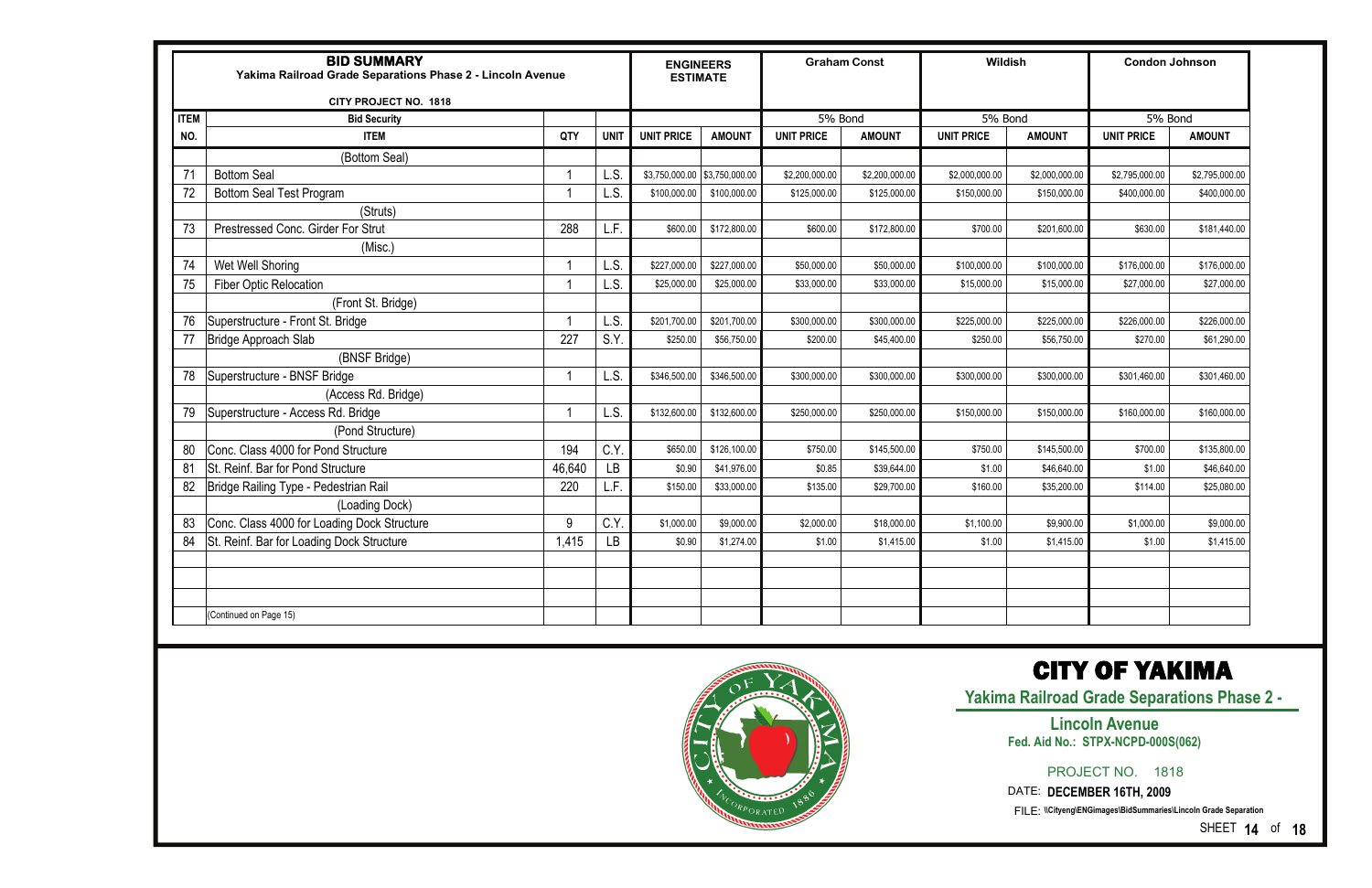|             | <b>BID SUMMARY</b><br>Yakima Railroad Grade Separations Phase 2 - Lincoln Avenue |       |             | <b>ENGINEERS</b><br><b>ESTIMATE</b> |               |                   | <b>Graham Const</b> |                   | Wildish       |                   | <b>Condon Johnson</b>                                                                                                 |
|-------------|----------------------------------------------------------------------------------|-------|-------------|-------------------------------------|---------------|-------------------|---------------------|-------------------|---------------|-------------------|-----------------------------------------------------------------------------------------------------------------------|
| <b>ITEM</b> | CITY PROJECT NO. 1818<br><b>Bid Security</b>                                     |       |             |                                     |               |                   | 5% Bond             |                   | 5% Bond       |                   | 5% Bond                                                                                                               |
| NO.         | <b>ITEM</b>                                                                      | QTY   | <b>UNIT</b> | <b>UNIT PRICE</b>                   | <b>AMOUNT</b> | <b>UNIT PRICE</b> | <b>AMOUNT</b>       | <b>UNIT PRICE</b> | <b>AMOUNT</b> | <b>UNIT PRICE</b> | <b>AMOUNT</b>                                                                                                         |
|             | <b>SURFACING</b>                                                                 |       |             |                                     |               |                   |                     |                   |               |                   |                                                                                                                       |
| 85          | <b>Crushed Surfacing Base Course</b>                                             | 1,450 | <b>TON</b>  | \$16.00                             | \$23,200.00   | \$15.10           | \$21,895.00         | \$16.00           | \$23,200.00   | \$21.60           | \$31,320.00                                                                                                           |
| 86          | Washed Crushed Surfacing Base Course                                             | 670   | <b>TON</b>  | \$25.00                             | \$16,750.00   | \$23.30           | \$15,611.00         | \$24.00           | \$16,080.00   | \$23.00           | \$15,410.00                                                                                                           |
| 87          | <b>Construction Geotextile for Separation</b>                                    | 3,108 | S.Y.        | \$5.00                              | \$15,540.00   | \$0.90            | \$2,797.20          | \$2.00            | \$6,216.00    | \$0.75            | \$2,331.00                                                                                                            |
| 88          | <b>Crushed Surfacing Top Course</b>                                              | 155   | <b>TON</b>  | \$18.00                             | \$2,790.00    | \$22.40           | \$3,472.00          | \$24.00           | \$3,720.00    | \$31.00           | \$4,805.00                                                                                                            |
| 89          | <b>ASPHALT TREATED BASE</b><br><b>Asphalt Treated Base</b>                       | 525   | <b>TON</b>  | \$60.00                             | \$31,500.00   | \$63.00           | \$33,075.00         | \$66.00           | \$34,650.00   | \$65.00           | \$34,125.00                                                                                                           |
|             |                                                                                  |       |             |                                     |               |                   |                     |                   |               |                   |                                                                                                                       |
| 90          | <b>HOT MIX ASPHALT PAVEMENT</b><br>HMA Cl. 1/2" PG 64-28                         | 2,305 | <b>TON</b>  | \$65.00                             | \$149,825.00  | \$73.00           | \$168,265.00        | \$76.00           | \$175,180.00  | \$82.50           | \$190,162.50                                                                                                          |
|             |                                                                                  |       |             |                                     |               |                   |                     |                   |               |                   |                                                                                                                       |
|             | <b>EROSION CONTROL AND PLANTING</b>                                              |       |             |                                     |               |                   |                     |                   |               |                   |                                                                                                                       |
| 91          | Dewatering                                                                       |       | L.S.        | \$50,000.00                         | \$50,000.00   | \$50,000.00       | \$50,000.00         | \$1,000.00        | \$1,000.00    | \$37,000.00       | \$37,000.00                                                                                                           |
|             |                                                                                  |       |             |                                     |               |                   |                     |                   |               |                   |                                                                                                                       |
|             |                                                                                  |       |             |                                     |               |                   |                     |                   |               |                   |                                                                                                                       |
|             |                                                                                  |       |             |                                     |               |                   |                     |                   |               |                   |                                                                                                                       |
|             |                                                                                  |       |             |                                     |               |                   |                     |                   |               |                   |                                                                                                                       |
|             |                                                                                  |       |             |                                     |               |                   |                     |                   |               |                   |                                                                                                                       |
|             |                                                                                  |       |             |                                     |               |                   |                     |                   |               |                   |                                                                                                                       |
|             |                                                                                  |       |             |                                     |               |                   |                     |                   |               |                   |                                                                                                                       |
|             |                                                                                  |       |             |                                     |               |                   |                     |                   |               |                   |                                                                                                                       |
|             |                                                                                  |       |             |                                     |               |                   |                     |                   |               |                   |                                                                                                                       |
|             |                                                                                  |       |             |                                     |               |                   |                     |                   |               |                   |                                                                                                                       |
|             | (Continued on Page 16)                                                           |       |             |                                     |               |                   |                     |                   |               |                   |                                                                                                                       |
|             |                                                                                  |       |             |                                     |               |                   |                     |                   |               |                   | <b>CITY OF YAK</b><br><b>Yakima Railroad Grade Separat</b><br><b>Lincoln Avenue</b><br>Fed. Aid No.: STPX-NCPD-000S(0 |

<sup>RP</sup>ORATED

SHEET **15** of **18**

### CITY OF YAKIMA

**Yankiron Schase 2 -**

# 062)

PROJECT NO. 1818

DATE: **DECEMBER 16TH, 2009**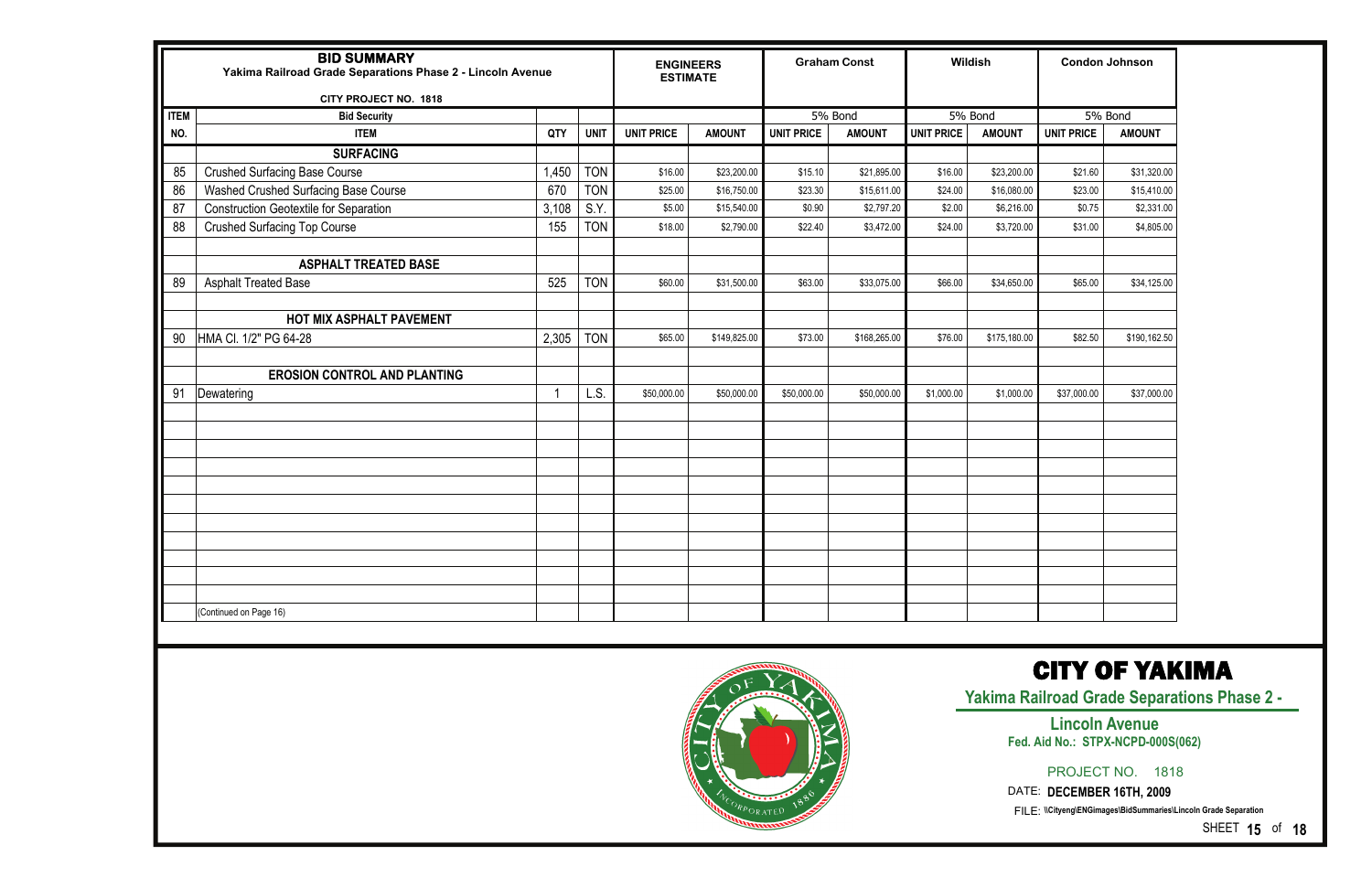|             | <b>BID SUMMARY</b><br>Yakima Railroad Grade Separations Phase 2 - Lincoln Avenue |        |             |                   | <b>ENGINEERS</b><br><b>ESTIMATE</b> |                   | <b>Graham Const</b> | Wildish           |               | <b>Condon Johnson</b> |               |
|-------------|----------------------------------------------------------------------------------|--------|-------------|-------------------|-------------------------------------|-------------------|---------------------|-------------------|---------------|-----------------------|---------------|
|             | CITY PROJECT NO. 1818                                                            |        |             |                   |                                     |                   |                     |                   |               |                       |               |
| <b>ITEM</b> | <b>Bid Security</b>                                                              |        |             |                   |                                     |                   | 5% Bond             | 5% Bond           |               | 5% Bond               |               |
| NO.         | <b>ITEM</b>                                                                      | QTY    | <b>UNIT</b> | <b>UNIT PRICE</b> | <b>AMOUNT</b>                       | <b>UNIT PRICE</b> | <b>AMOUNT</b>       | <b>UNIT PRICE</b> | <b>AMOUNT</b> | <b>UNIT PRICE</b>     | <b>AMOUNT</b> |
|             | <b>TRAFFIC</b>                                                                   |        |             |                   |                                     |                   |                     |                   |               |                       |               |
| 92          | Cement Conc. Traffic Curb and Gutter                                             | 490    | L.F         | \$25.00           | \$12,250.00                         | \$18.00           | \$8,820.00          | \$12.00           | \$5,880.00    | \$11.35               | \$5,561.50    |
| 93          | <b>Extruded Curb</b>                                                             | 1,275  | L.F.        | \$5.00            | \$6,375.00                          | \$10.00           | \$12,750.00         | \$5.00            | \$6,375.00    | \$4.30                | \$5,482.50    |
| 94          | <b>Cement Conc. Traffic Curb</b>                                                 | 95     | L.F.        | \$10.00           | \$950.00                            | \$15.00           | \$1,425.00          | \$25.00           | \$2,375.00    | \$24.30               | \$2,308.50    |
| 95          | Permanent Impact Attenuator                                                      |        | EA.         | \$20,000.00       | \$20,000.00                         | \$25,000.00       | \$25,000.00         | \$13,000.00       | \$13,000.00   | \$21,000.00           | \$21,000.00   |
| 96          | <b>Painted Traffic Arrow</b>                                                     | 93     | EA.         | \$50.00           | \$4,650.00                          | \$55.00           | \$5,115.00          | \$50.00           | \$4,650.00    | \$55.00               | \$5,115.00    |
| 97          | Painted Bicycle Lane Symbol                                                      | 13     | EA.         | \$50.00           | \$650.00                            | \$75.00           | \$975.00            | \$40.00           | \$520.00      | \$75.00               | \$975.00      |
| 98          | <b>Painted Traffic Letter</b>                                                    | 88     | EA.         | \$50.00           | \$4,400.00                          | \$35.00           | \$3,080.00          | \$50.00           | \$4,400.00    | \$35.00               | \$3,080.00    |
| 99          | <b>Paint Line</b>                                                                | 11,910 | L.F.        | \$0.30            | \$3,573.00                          | \$0.35            | \$4,168.50          | \$0.22            | \$2,620.20    | \$0.35                | \$4,168.50    |
| 100         | <b>Painted Wide Line</b>                                                         | 2,345  | L.F         | \$0.35            | \$821.00                            | \$0.40            | \$938.00            | \$0.32            | \$750.40      | \$0.40                | \$938.00      |
| 101         | <b>Painted Crosswalk Line</b>                                                    | 2,360  | S.F         | \$3.50            | \$8,260.00                          | \$1.50            | \$3,540.00          | \$2.70            | \$6,372.00    | \$1.50                | \$3,540.00    |
| 102         | Painted Stop Line                                                                | 540    | L.F.        | \$0.35            | \$189.00                            | \$2.00            | \$1,080.00          | \$1.60            | \$864.00      | \$2.00                | \$1,080.00    |
| 103         | Painted Railroad Crossing Symbol                                                 | -7     | EA.         | \$100.00          | \$700.00                            | \$400.00          | \$2,800.00          | \$700.00          | \$4,900.00    | \$400.00              | \$2,800.00    |
| 104         | Permanent Signing                                                                |        | L.S         | \$1,000.00        | \$1,000.00                          | \$25,000.00       | \$25,000.00         | \$16,000.00       | \$16,000.00   | \$26,810.00           | \$26,810.00   |
| 105         | <b>Ilumination System Complete</b>                                               |        | L.S         | \$43,300.00       | \$43,300.00                         | \$99,000.00       | \$99,000.00         | \$105,000.00      | \$105,000.00  | \$99,219.00           | \$99,219.00   |
| 106         | Traffic Signal System First Street and Lincoln Avenue, Complete                  |        | L.S         | \$34,500.00       | \$34,500.00                         | \$61,000.00       | \$61,000.00         | \$65,000.00       | \$65,000.00   | \$60,818.00           | \$60,818.00   |
| 107         | Traffic Signal System 1st Avenue and Lincoln Avenue, Complete                    |        | L.S         | \$12,500.00       | \$12,500.00                         | \$25,000.00       | \$25,000.00         | \$27,000.00       | \$27,000.00   | \$25,162.00           | \$25,162.00   |
| 108         | Traffic Signal System 3rd Avenue and Lincoln Avenue, Complete                    |        | L.S         | \$4,300.00        | \$4,300.00                          | \$5,000.00        | \$5,000.00          | \$6,000.00        | \$6,000.00    | \$4,959.00            | \$4,959.00    |
| 109         | Traffic Signal System First Street and MLK JR Boulevard, Complete                |        | L.S         | \$15,700.00       | \$15,700.00                         | \$26,500.00       | \$26,500.00         | \$28,000.00       | \$28,000.00   | \$26,431.00           | \$26,431.00   |
| 110         | Traffic Signal System 1st Avenue and MLK JR Boulevard, Complete                  |        | L.S         | \$28,100.00       | \$28,100.00                         | \$40,500.00       | \$40,500.00         | \$43,000.00       | \$43,000.00   | \$40,513.00           | \$40,513.00   |
| 111         | Traffic Signal System 3rd Avenue and MLK JR Boulevard, Complete                  |        | L.S         | \$27,700.00       | \$27,700.00                         | \$40,600.00       | \$40,600.00         | \$43,000.00       | \$43,000.00   | \$40,589.00           | \$40,589.00   |
| 112         | Traffic Signal System 2nd Avenue and MLK JR Boulevard, Complete                  |        | .S          | \$55,000.00       | \$55,000.00                         | \$89,000.00       | \$89,000.00         | \$92,000.00       | \$92,000.00   | \$88,649.00           | \$88,649.00   |
|             | 113 Project Temporary Traffic Control                                            |        | L.S.        | \$30,000.00       | \$30,000.00                         | \$50,000.00       | \$50,000.00         | \$100,000.00      | \$100,000.00  | \$240,000.00          | \$240,000.00  |
|             |                                                                                  |        |             |                   |                                     |                   |                     |                   |               |                       |               |
|             |                                                                                  |        |             |                   |                                     |                   |                     |                   |               |                       |               |
|             | (Continued on Page 17)                                                           |        |             |                   |                                     |                   |                     |                   |               |                       |               |



SHEET **16** of **18**

### CITY OF YAKIMA

**Yakima Railroad Grade Separations Phase 2 -** 

PROJECT NO. 1818

#### **Lincoln Avenue Fed. Aid No.: STPX-NCPD-000S(062)**

DATE: **DECEMBER 16TH, 2009**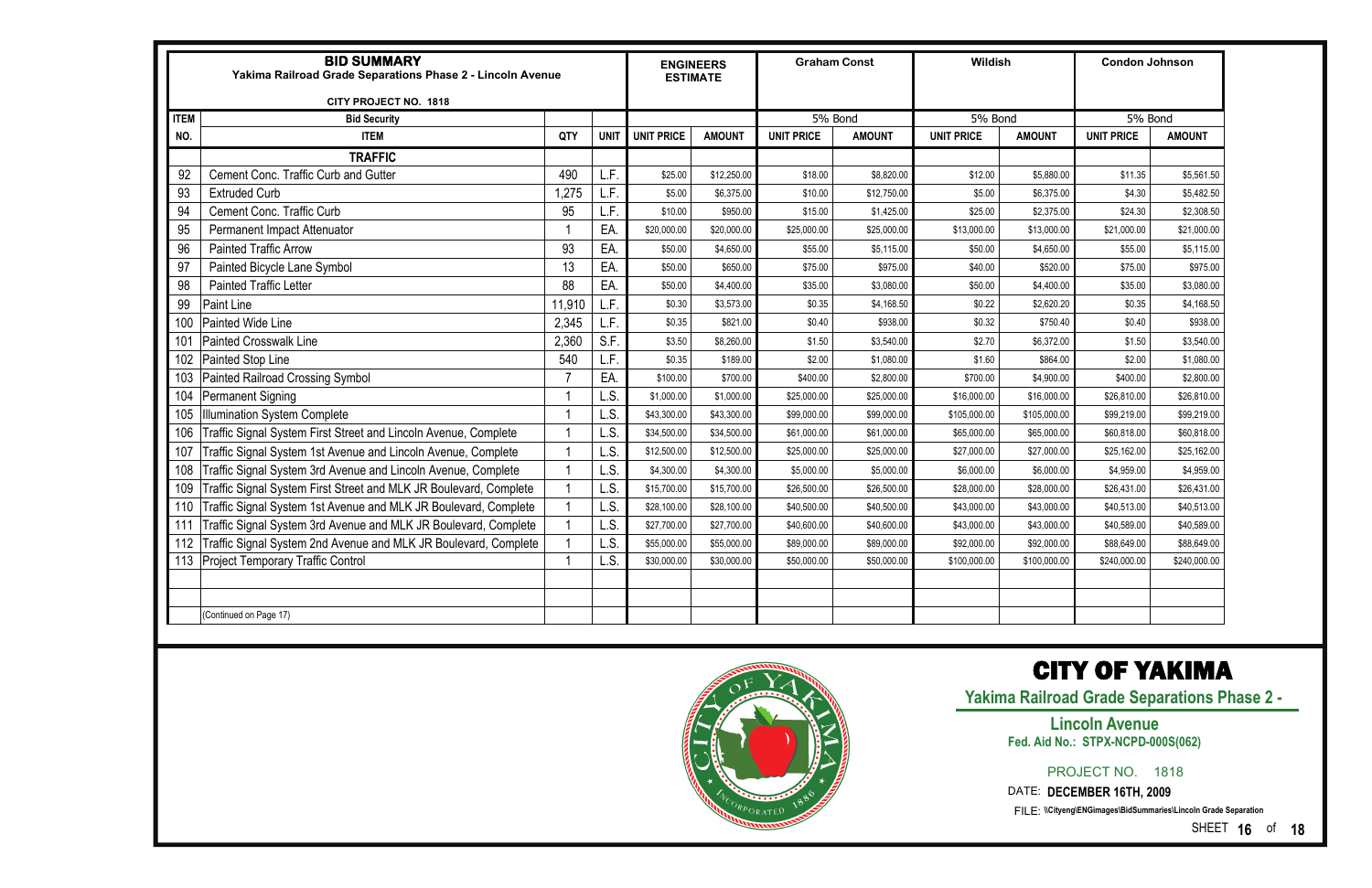|             | <b>BID SUMMARY</b><br>Yakima Railroad Grade Separations Phase 2 - Lincoln Avenue |                |             |                   | <b>ENGINEERS</b><br><b>ESTIMATE</b> |                   | <b>Graham Const</b> |                   | Wildish         |                   | <b>Condon Johnson</b> |
|-------------|----------------------------------------------------------------------------------|----------------|-------------|-------------------|-------------------------------------|-------------------|---------------------|-------------------|-----------------|-------------------|-----------------------|
|             | CITY PROJECT NO. 1818                                                            |                |             |                   |                                     |                   |                     |                   |                 |                   |                       |
| <b>ITEM</b> | <b>Bid Security</b>                                                              |                |             |                   |                                     |                   | 5% Bond             |                   | 5% Bond         |                   | 5% Bond               |
| NO.         | <b>ITEM</b>                                                                      | QTY            | <b>UNIT</b> | <b>UNIT PRICE</b> | <b>AMOUNT</b>                       | <b>UNIT PRICE</b> | <b>AMOUNT</b>       | <b>UNIT PRICE</b> | <b>AMOUNT</b>   | <b>UNIT PRICE</b> | <b>AMOUNT</b>         |
|             | <b>OTHER ITEMS</b>                                                               |                |             |                   |                                     |                   |                     |                   |                 |                   |                       |
| 114         | <b>Structure Surveying</b>                                                       | -1             | L.S.        | \$40,000.00       | \$40,000.00                         | \$33,300.00       | \$33,300.00         | \$35,000.00       | \$35,000.00     | \$33,000.00       | \$33,000.00           |
| 115         | Roadway Surveying                                                                | 1              | L.S.        | \$30,000.00       | \$30,000.00                         | \$8,500.00        | \$8,500.00          | \$10,000.00       | \$10,000.00     | \$8,500.00        | \$8,500.00            |
| 116         | <b>Licensed Surveying</b>                                                        | Est            | F.A         | \$10,000.00       | \$10,000.00                         | \$10,000.00       | \$10,000.00         | \$10,000.00       | \$10,000.00     | \$10,000.00       | \$10,000.00           |
| 117         | <b>Cement Conc. Sidewalk</b>                                                     | 300            | S.Y         | \$30.00           | \$9,000.00                          | \$42.00           | \$12,600.00         | \$26.00           | \$7,800.00      | \$24.30           | \$7,290.00            |
| 118         | Cement Conc. Sidewalk Ramp Type 4a                                               |                | EA.         | \$1,200.00        | \$1,200.00                          | \$700.00          | \$700.00            | \$400.00          | \$400.00        | \$365.00          | \$365.00              |
| 119         | Cement Conc. Sidewalk Ramp Type 2                                                | 1              | EA.         | \$1,200.00        | \$1,200.00                          | \$800.00          | \$800.00            | \$400.00          | \$400.00        | \$365.00          | \$365.00              |
| 120         | Cement Conc. Sidewalk Ramp Type 1                                                | $\overline{2}$ | EA.         | \$1,200.00        | \$2,400.00                          | \$900.00          | \$1,800.00          | \$400.00          | \$800.00        | \$365.00          | \$730.00              |
| 121         | Concrete Driveway Approach                                                       | 5              | EA.         | \$1,200.00        | \$6,000.00                          | \$2,500.00        | \$12,500.00         | \$800.00          | \$4,000.00      | \$775.00          | \$3,875.00            |
| 122         | Chain Link Fence Type 3                                                          | 790            | L.F.        | \$18.00           | \$14,220.00                         | \$20.00           | \$15,800.00         | \$21.00           | \$16,590.00     | \$21.84           | \$17,253.60           |
| 123         | End, Gate, Corner and Pull Post for Chain Link Fence                             | 18             | EA.         | \$125.00          | \$2,250.00                          | \$214.00          | \$3,852.00          | \$250.00          | \$4,500.00      | \$118.00          | \$2,124.00            |
| 124         | Double 20 Ft. Chain Link Gate                                                    | 3              | EA.         | \$1,300.00        | \$3,900.00                          | \$665.00          | \$1,995.00          | \$700.00          | \$2,100.00      | \$1,150.00        | \$3,450.00            |
| 125         | Training                                                                         | 1,500          | HR.         | \$2.00            | \$3,000.00                          | \$2.00            | \$3,000.00          | \$20.00           | \$30,000.00     | \$1.50            | \$2,250.00            |
| 126         | <b>Adjust Manhole</b>                                                            |                | EA.         | \$500.00          | \$500.00                            | \$425.00          | \$425.00            | \$600.00          | \$600.00        | \$150.00          | \$150.00              |
| 127         | <b>Type C Progress Schedule</b>                                                  | -1             | L.S.        | \$30,000.00       | \$30,000.00                         | \$30,000.00       | \$30,000.00         | \$30,000.00       | \$30,000.00     | \$30,000.00       | \$30,000.00           |
| 128         | <b>Schedule Updates</b>                                                          | 12             | EA.         | \$1,000.00        | \$12,000.00                         | \$1,000.00        | \$12,000.00         | \$700.00          | \$8,400.00      | \$1,000.00        | \$12,000.00           |
| 129         | Contractor Public Involvement/Information Support                                |                | L.S.        | \$15,000.00       | \$15,000.00                         | \$5,000.00        | \$5,000.00          | \$2,000.00        | \$2,000.00      | \$7,500.00        | \$7,500.00            |
| 130         | Miscellaneous Force Account Work                                                 | Est.           | F.A         | \$770,000.00      | \$770,000.00                        | \$770,000.00      | \$770,000.00        | \$770,000.00      | \$770,000.00    | \$770,000.00      | \$770,000.00          |
|             |                                                                                  |                |             |                   |                                     |                   |                     |                   |                 |                   |                       |
|             | Subtotal - Base Bid                                                              |                |             |                   | \$11,909,650.00                     |                   | \$11,152,561.15     |                   | \$10,238,149.10 |                   | \$11,214,110.10       |
|             |                                                                                  |                |             |                   |                                     |                   |                     |                   |                 |                   |                       |
|             |                                                                                  |                |             |                   |                                     |                   |                     |                   |                 |                   |                       |
|             |                                                                                  |                |             |                   |                                     |                   |                     |                   |                 |                   |                       |
|             |                                                                                  |                |             |                   |                                     |                   |                     |                   |                 |                   |                       |
|             |                                                                                  |                |             |                   |                                     |                   |                     |                   |                 |                   |                       |
|             | Continued on Page 18)                                                            |                |             |                   |                                     |                   |                     |                   |                 |                   |                       |



SHEET **17** of **18**

### CITY OF YAKIMA

**Yakima Railroad Grade Separations Phase 2 -** 

PROJECT NO. 1818

#### **Lincoln Avenue Fed. Aid No.: STPX-NCPD-000S(062)**

DATE: **DECEMBER 16TH, 2009**